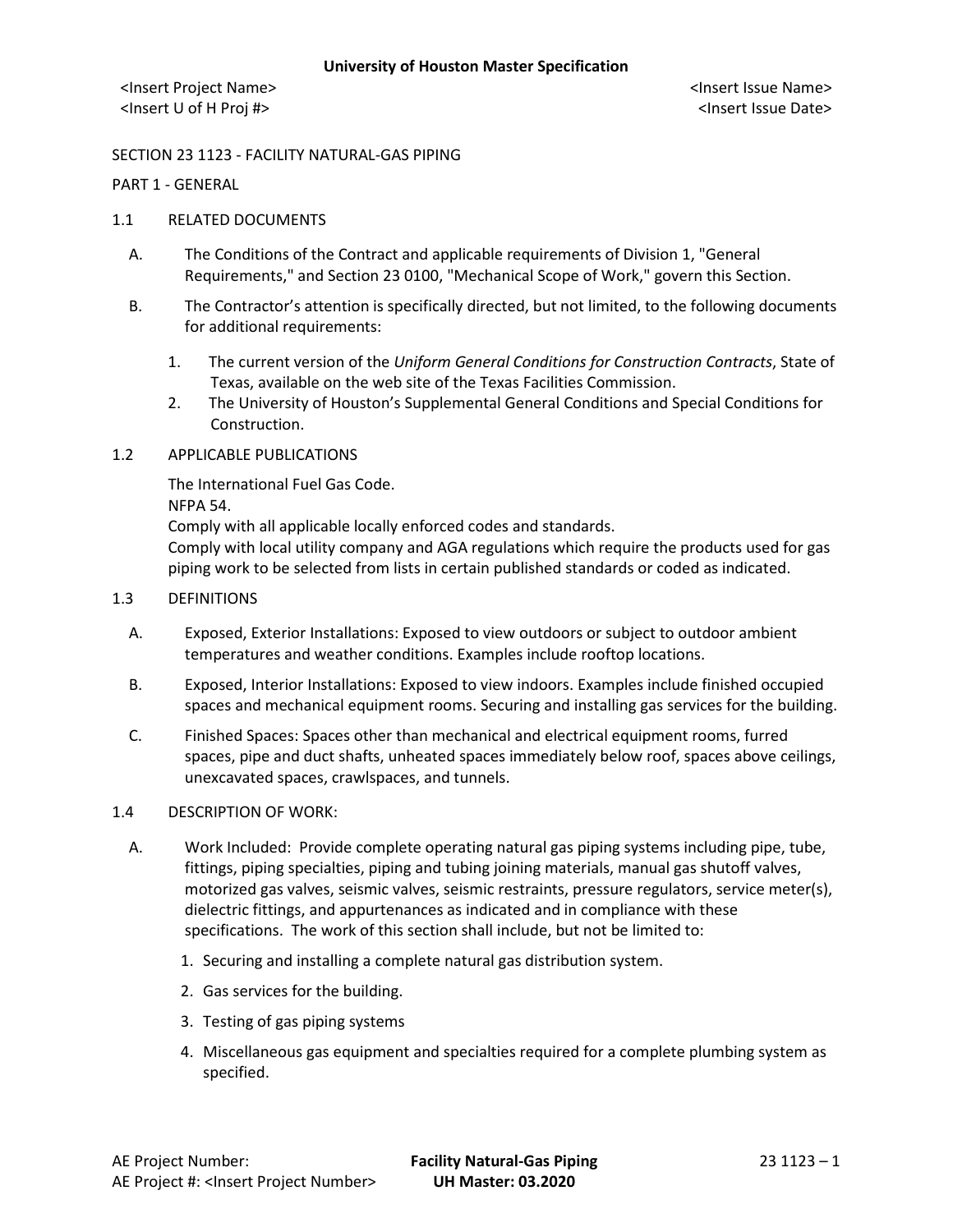<Insert Project Name> <Insert Issue Name> <Insert U of H Proj #> <Insert Issue Date>

- 5. Gas piping run concealed in walls, chases, or above ceilings shall be installed in a Schedule 20 welded steel sleeve vented to the outside atmosphere. Suitable internal spacers shall be provided.
- 6. Inaccessible piping shall be all-welded connections. Socket type weld fittings may be used for sleeved gas piping.
- 7. Drip pipes shall be provided throughout the gas piping systems for the purpose of accumulating moisture and condensate. They shall be sized no smaller than the gas main which they drain in each instance.
- B. Gas Services: Secure gas services necessary for the project as required or shown on the Contract Drawings, including paying all required fees and charges. Work related to gas services maybe shown on Plumbing, Civil, Architectural or other drawings in the Contract Documents. Gas services include, but are not limited to:
	- 1. Arranging with the gas company to have the necessary gas service and properly sized gas meter station located where shown on drawings.
	- 2. Installation of gas meter and meter box in accordance with authority having jurisdiction if required.
	- 3. Extending gas service or providing sleeves as required by gas company from gas main at property line or street to building meter and entry.
	- 4. Securing connection permit from the authority having jurisdiction if required.
	- 5. Boring and jacking existing streets, sidewalks, etc., in city right-of-ways as is necessary. (Where this stipulation cannot be met, it shall be the responsibility of the plumbing contractor to secure all necessary permits at his cost to do whatever is required to secure the service from the city or local authority, and make whatever repairs necessary after the service is secured.)
	- 6. Extending gas service from the gas meter station to the building entry.
- C. Coordination: The Division 23 Contractor shall be responsible for coordinating plumbing services and site utility work as shown on the Contract Drawings with the General Contractor to determine what work is included in the scope of the Division 23 Contractor.
- D. Basic Materials and Methods: Refer to Section 23 0300 "Basic Materials and Methods" for additional plumbing piping system requirements.
- E. Vibration Isolation: Refer to Division 23 "Vibration Isolation" for piping system isolation.
- F. Insulation: Refer to Section 23 0700, "System Insulation", for piping system insulation.

# 1.5 QUALITY ASSURANCE

- A. Steel Support Welding Qualifications: Qualify procedures and personnel according to AWS D1.1/D1.1M, "Structural Welding Code - Steel."
- B. Pipe Welding Qualifications: Qualify procedures and operators according to ASME Boiler and Pressure Vessel Code.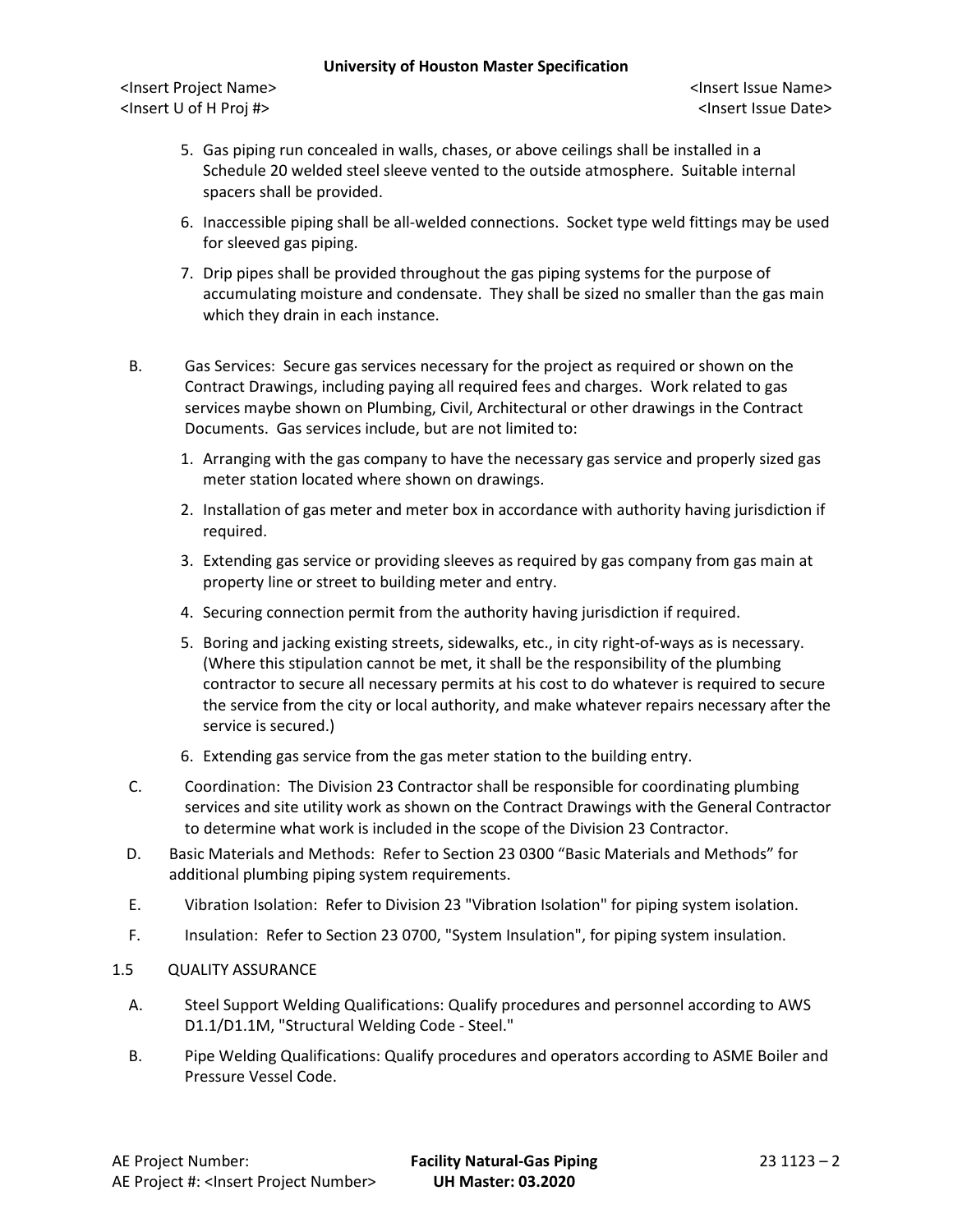<Insert Project Name> <Insert Issue Name> <Insert U of H Proj #> <Insert Issue Date>

C. Electrical Components, Devices, and Accessories: Listed and labeled as defined in NFPA 70, by a qualified testing agency, and marked for intended location and application.

## 1.6 SUBMITTALS

- A. Shop drawing submittals shall include, but not be limited to, the following:
	- 1. Cut sheets marked to clearly indicate all plumbing piping system materials.
	- 2. Piping fabrication drawings for all main piping runs **[including connections to existing piping]**. Fabrication drawings shall include plan views and suitable elevations and shall include all accessories and equipment.
	- 3. Additional items as required in Section 23 0100 "Mechanical General Provisions".
	- 4. Grooved joint couplings and fittings shall be shown on drawings and product materials and be specifically identified with the applicable Victaulic style or series number.

### 1.7 PRODUCT DELIVERY, STORAGE AND HANDLING

- A. Product Data: For each type of the following, as applicable.
	- 1. Piping specialties.
	- 2. Corrugated, stainless-steel tubing with associated components.
	- 3. Valves. Include pressure rating, capacity, settings, and electrical connection data of selected models.
	- 4. Pressure regulators. Indicate pressure ratings and capacities.
	- 5. Service meters. Indicate [**pressure ratings and**] capacities. Include all accessories and supports.
	- 6. Dielectric fittings
- B. Shop Drawings: For facility natural-gas piping layout. Include plans, piping layout and elevations, sections, and details for fabrication of pipe anchors, hangers, supports for multiple pipes, alignment guides, expansion joints and loops, and attachments of the same to building structure. Detail location of anchors, alignment guides, and expansion joints and loops.
	- 1. Shop Drawing Scale: [**1/4 inch per foot**] <**Insert scale>**
	- 2. Retain service meter assembly option in subparagraph below if Contractor installs service.
- C. Delegated-Design Submittal: For natural-gas piping and equipment indicated to comply with performance requirements and design criteria, including analysis data signed and sealed by the qualified professional engineer responsible for their preparation.
- D. Detail fabrication and assembly of seismic restraints.
- E. Store components in a clean, dry space, and protect from weather.

### PART 2 - PRODUCTS

### 2.1 PIPING MATERIALS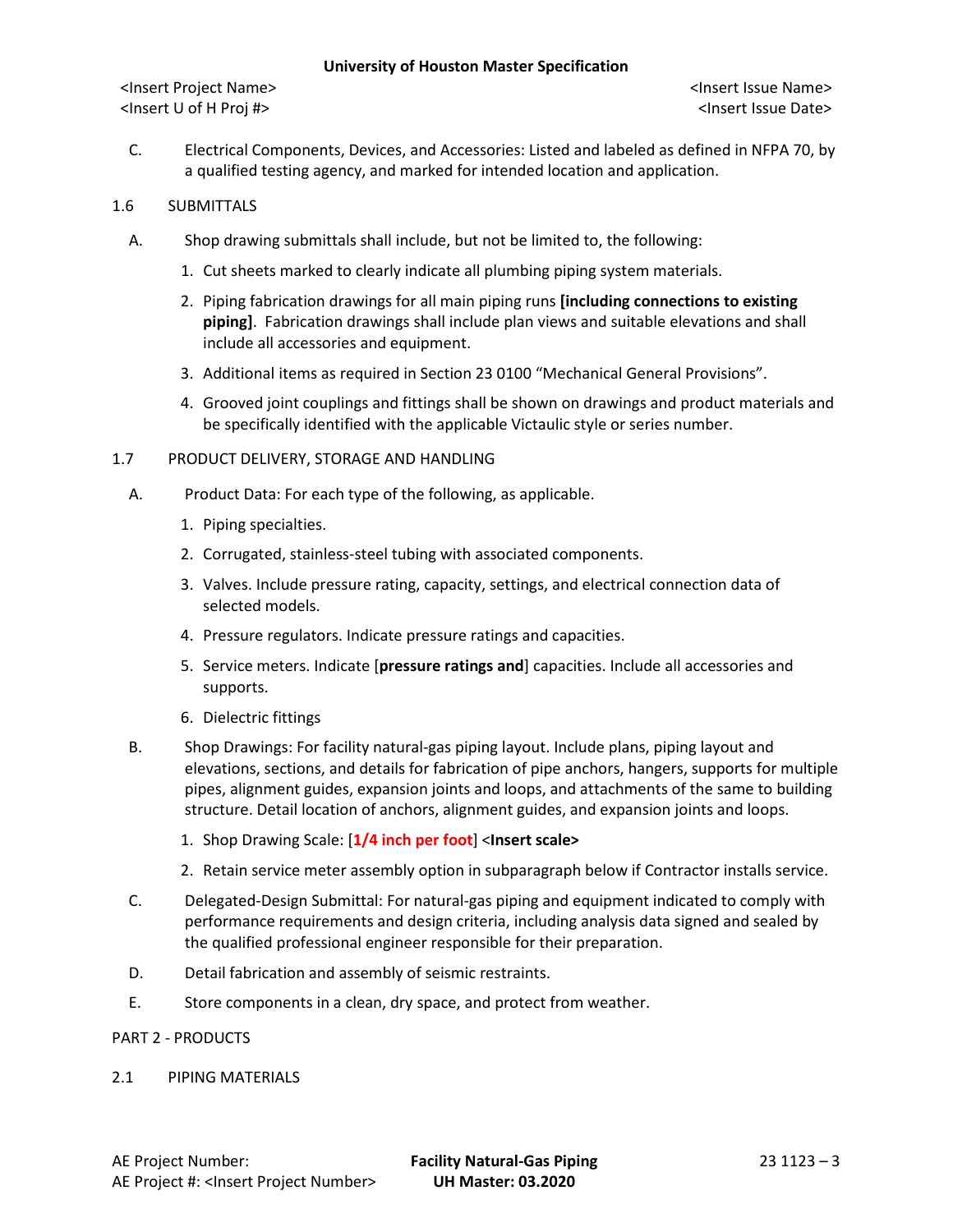A. Minimum Operating-Pressure Ratings:

Revise pressure ratings in three subparagraphs below to suit Project. Ratings must be at least one and one-half times the system's operating pressure. Verify requirements with authorities having jurisdiction. Line pressure is usually less than 65 psig (450 kPa).

- 1. Piping and Valves: **100 psig** minimum unless otherwise indicated.
- 2. Service Regulators: **100 psig** minimum unless otherwise indicated.

Pressure at meter, if downstream from regulator, should be 5 psig (34.5 kPa) or lower for most applications. Pressure for industrial applications may be 100 psig (690 kPa) or higher, but these industrial applications are not addressed in the scope of this Section. If service meters and regulators with more than one pressure rating are required, indicate location of each on Drawings along with their outlet pressure setting.

3. Minimum Operating Pressure of Service Meter: **5 psig** <**Insert value**>.

Retain one of first four paragraphs below. NFPA 54 limits the pressure for natural gas in buildings to maximum 5 psig (34.5 kPa) unless specific construction details are followed, such as all welded piping, and venting pipe chases to outside.

- B. Natural-Gas System Pressure within Buildings: [**More than 0.5 psig but not more than 5 psig]** <**Insert pressure range**>.
- C. Delegated Design: Design restraints and anchors for natural-gas piping and equipment, including comprehensive engineering analysis by a qualified professional engineer, using performance requirements and design criteria indicated.
- 2.2 PIPE/TUBE FITTINGS
	- A. Steel Pipe: ASTM A53/A53M, black steel, Schedule 40, Type E or S, Grade B.
		- 1. Malleable-Iron Threaded Fittings: ASME B16.3, Class 150, standard pattern.
		- 2. Wrought-Steel Welding Fittings: ASTM A234/A234M for butt welding and socket welding.
		- 3. Unions: ASME B16.39, Class 150, malleable iron with brass-to-iron seat, ground joint, and threaded ends.
		- 4. Forged-Steel Flanges and Flanged Fittings: ASME B16.5, minimum Class 150, including bolts, nuts, and gaskets of the following material group, end connections, and facings:
			- a. Material Group: 1.1.
			- b. End Connections: Threaded or butt welding to match pipe.
			- c. Lapped Face: Not permitted underground.
			- d. Gasket Materials: ASME B16.20, metallic, flat, asbestos free, aluminum o-rings, and spiral-wound metal gaskets.
			- e. Bolts and Nuts: ASME B18.2.1, carbon steel aboveground and stainless steel underground.

Retain first subparagraph below for underground steel piping. Cathodic protection may be required in addition to protective coating. Coordinate with requirements in Division 13 "Cathodic Protection."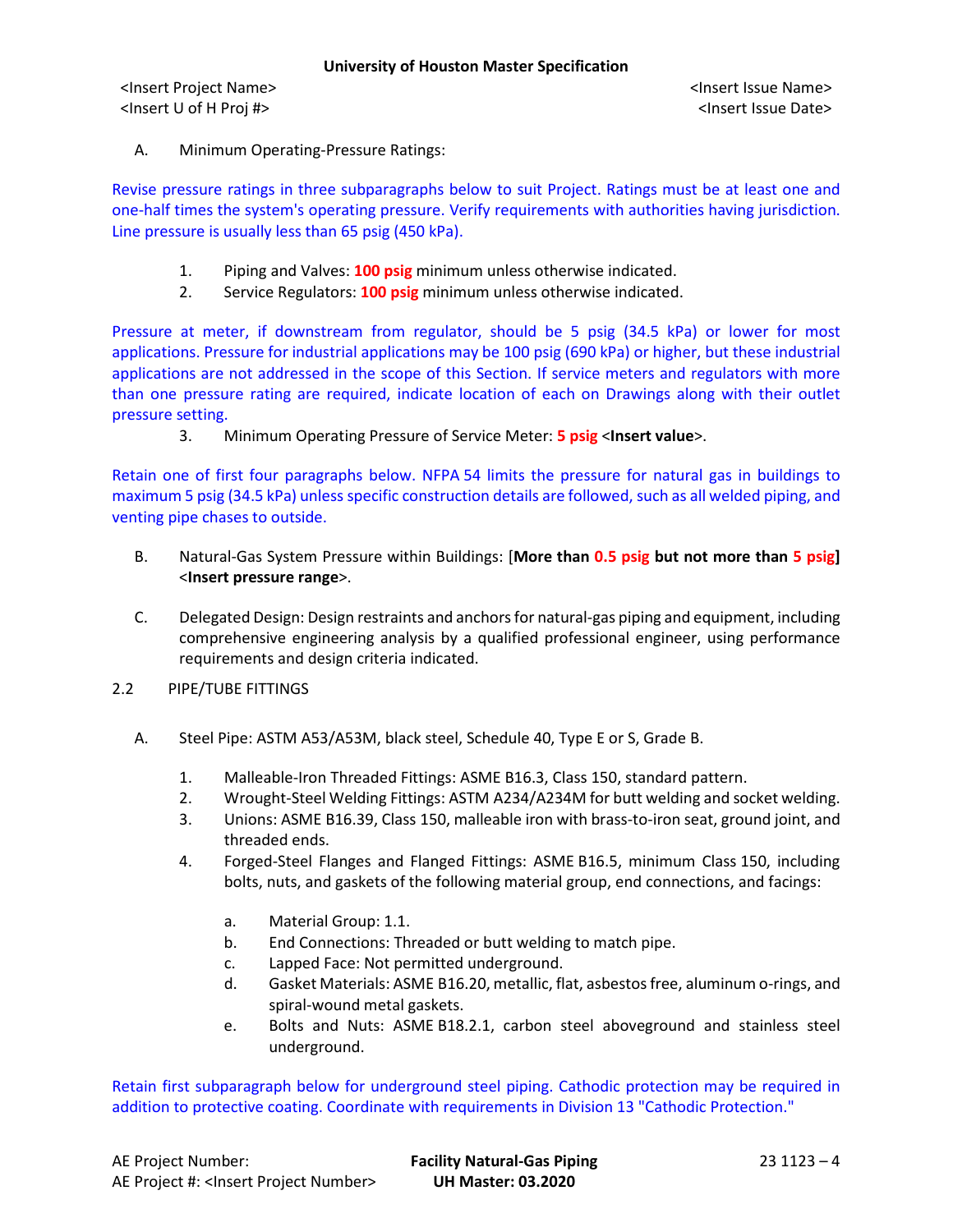<Insert Project Name> <Insert Issue Name> <Insert U of H Proj #> <Insert Issue Date>

- 5. Protective Coating for Underground Piping: Factory-applied, three-layer coating of epoxy, adhesive, and PE.
- 6. Joint Cover Kits: Epoxy paint, adhesive, and heat-shrink PE sleeves.

Verify acceptability of couplings in subparagraph below with authorities having jurisdiction before retaining. These couplings are available in NPS 1 (DN 25) and larger.

Tubing in first paragraph below is limited in application to 0.5 psig (3.45 kPa) and less and NPS 1 (DN 25) and smaller. Verify acceptability with authorities having jurisdiction before retaining.

Verify acceptability of tubing in first paragraph below with authorities having jurisdiction before retaining.

Do not use copper tubes in first two paragraphs below if natural gas contains more than 0.3 grains of hydrogen sulfide/100 cu. ft. (0.7 mg/100 L) of gas.

CSA B149.1 allows the use of ASTM B837 copper tubing, which defines "Type G."

## 2.3 JOINING MATERIALS

- A. Joint Compound and Tape: Suitable for natural gas.
- B. Welding Filler Metals: Comply with AWS D10.12/D10.12M for welding materials appropriate for wall thickness and chemical analysis of steel pipe being welded.
- C. Brazing Filler Metals: Alloy with melting point greater than 1000 deg F complying with AWS A5.8/A5.8M. Brazing alloys containing more than 0.05 percent phosphorus are prohibited.
- 2.4 MANUAL GAS SHUTOFF VALVES
	- A. Shutoff valves for natural-gas service must comply with one or more standards. Revise this article if compliance with specific standards apply. If locking devices are required, verify that they are available from listed manufacturers.
	- A. See "Underground Manual Gas Shutoff Valve Schedule" and "Aboveground Manual Gas Shutoff Valve Schedule" Articles for where each valve type is applied in various services.
	- B. General Requirements for Metallic Valves, NPS 2 and Smaller: Comply with ASME B16.33.
		- 1. CWP Rating: [**125 psig**] <**Insert pressure**>.
		- 2. Threaded Ends: Comply with ASME B1.20.1.
		- 3. Dryseal Threads on Flare Ends: Comply with ASME B1.20.3.
		- 4. Tamperproof Feature: Locking feature for valves indicated in "Underground Manual Gas Shutoff Valve Schedule" and "Aboveground Manual Gas Shutoff Valve Schedule" Articles.
		- 5. Listing: Listed and labeled by an NRTL acceptable to authorities having jurisdiction for valves 1 inch and smaller.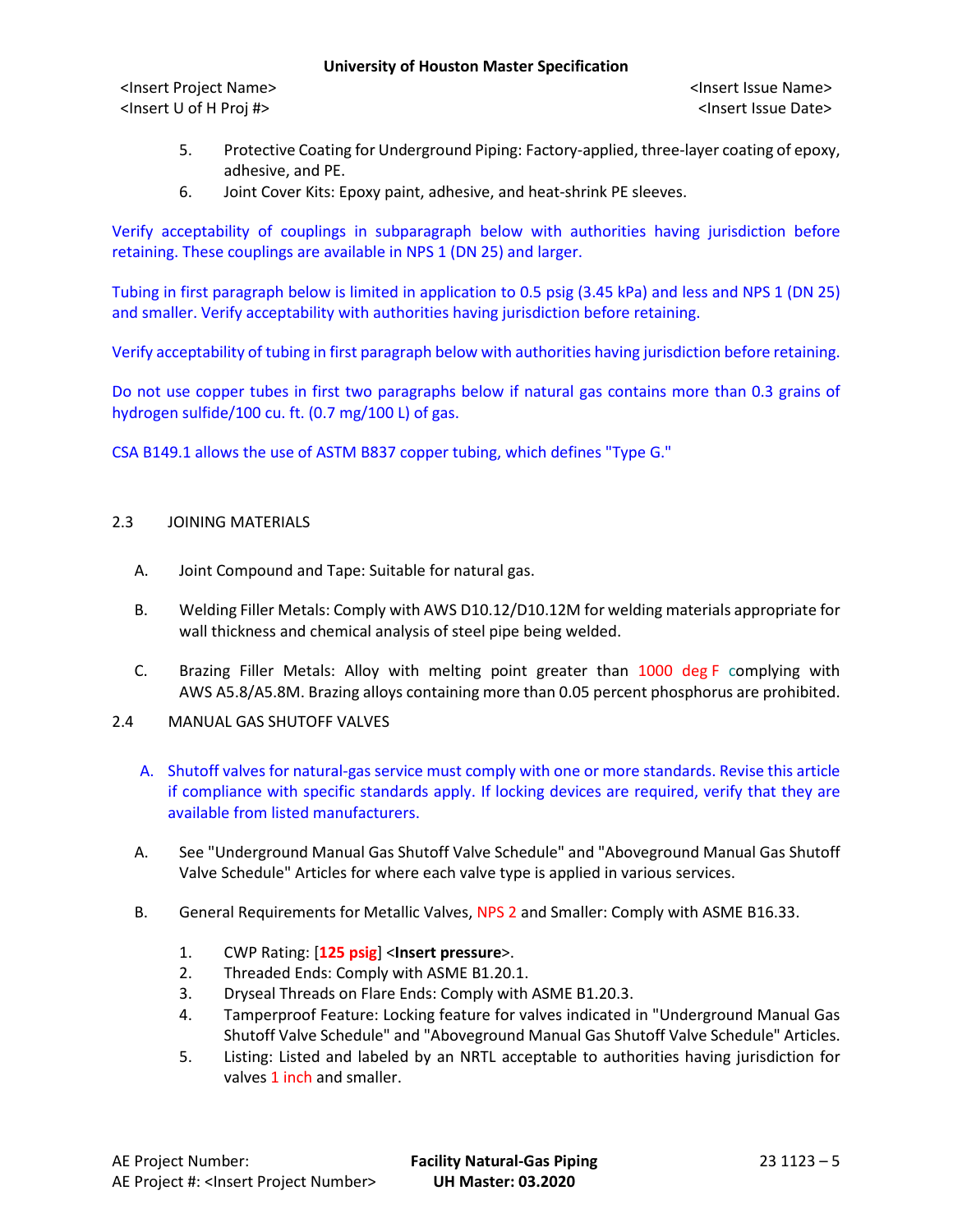<Insert Project Name> <Insert Issue Name> <Insert U of H Proj #> <Insert Issue Date>

- 6. Service Mark: Valves 1-1/4 inches to NPS 2 shall have initials "WOG" permanently marked on valve body.
- C. General Requirements for Metallic Valves, NPS 2-1/2 and Larger: Comply with ASME B16.38.
	- 1. CWP Rating: [**125 psi**] <**Insert pressure**>.
	- 2. Flanged Ends: Comply with ASME B16.5 for steel flanges.
	- 3. Tamperproof Feature: Locking feature for valves indicated in "Underground Manual Gas Shutoff Valve Schedule" and "Aboveground Manual Gas Shutoff Valve Schedule" Articles.
	- 4. Service Mark: Initials "WOG" shall be permanently marked on valve body.

Caution: Two-piece ball valves with a full or regular port are recommended for most services. One-piece ball valves have a reduced port but one fewer leak paths.

- D. One-Piece, Bronze Ball Valve with Bronze Trim: MSS SP-110.
	- 1. Body: Bronze, complying with ASTM B584.
	- 2. Ball: Chrome-plated brass.
	- 3. Stem: Bronze; blowout proof.
	- 4. Seats: Reinforced TFE; blowout proof.
	- 5. Packing: Separate packnut with adjustable-stem packing threaded ends.
	- 6. Ends: Threaded, flared, or socket as indicated in "Underground Manual Gas Shutoff Valve Schedule" and "Aboveground Manual Gas Shutoff Valve Schedule" Articles.
	- 7. CWP Rating: 600 psig.
	- 8. Listing: Valves NPS 1 and smaller shall be listed and labeled by an NRTL acceptable to authorities having jurisdiction.
	- 9. Service: Suitable for natural-gas service with "WOG" indicated on valve body.

Where pressure drop is a concern, use full-port ball valves. For corrosive or high-temperature applications, use stainless-steel trim ball valves.

- E. Two-Piece, Full-Port, Bronze Ball Valves with Bronze Trim: MSS SP-110.
	- 1. Body: Bronze, complying with ASTM B584.
	- 2. Ball: Chrome-plated bronze.
	- 3. Stem: Bronze; blowout proof.
	- 4. Seats: Reinforced TFE; blowout proof.
	- 5. Packing: Threaded-body packnut design with adjustable-stem packing.
	- 6. Ends: Threaded, flared, or socket as indicated in "Underground Manual Gas Shutoff Valve Schedule" and "Aboveground Manual Gas Shutoff Valve Schedule" Articles.
	- 7. CWP Rating: 600 psig.
	- 8. Listing: Valves NPS 1 and smaller shall be listed and labeled by an NRTL acceptable to authorities having jurisdiction.
	- 9. Service: Suitable for natural-gas service with "WOG" indicated on valve body.
- F. Two-Piece, Regular-Port Bronze Ball Valves with Bronze Trim: MSS SP-110.
	- 1. Body: Bronze, complying with ASTM B584.
	- 2. Ball: Chrome-plated bronze.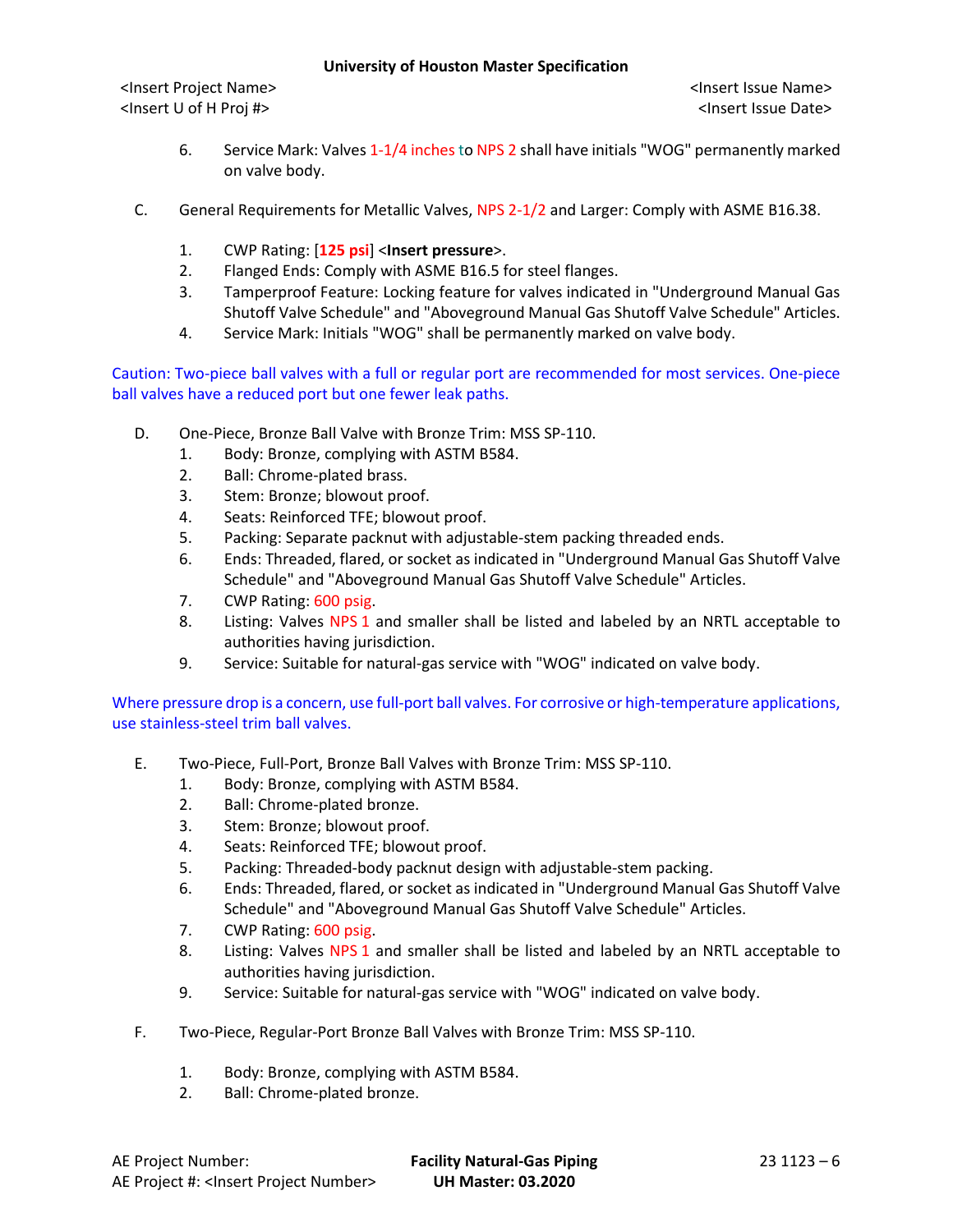<Insert Project Name> <Insert Issue Name> <Insert U of H Proj #> <Insert Issue Date>

- 3. Stem: Bronze; blowout proof.
- 4. Seats: Reinforced TFE.
- 5. Packing: Threaded-body packnut design with adjustable-stem packing.
- 6. Ends: Threaded, flared, or socket as indicated in "Underground Manual Gas Shutoff Valve Schedule" and "Aboveground Manual Gas Shutoff Valve Schedule" Articles.
- 7. CWP Rating: 600 psig.
- 8. Listing: Valves NPS 1 and smaller shall be listed and labeled by an NRTL acceptable to authorities having jurisdiction.
- 9. Service: Suitable for natural-gas service with "WOG" indicated on valve body.
- G. Bronze Plug Valves: MSS SP-78.
	- 1. Body: Bronze, complying with ASTM B584.
	- 2. Plug: Bronze.
	- 3. Ends: Threaded, socket, or flanged as indicated in "Underground Manual Gas Shutoff Valve Schedule" and "Aboveground Manual Gas Shutoff Valve Schedule" Articles.
	- 4. Operator: Square head or lug type with tamperproof feature where indicated.
	- 5. Pressure Class: 125 psig.
	- 6. Listing: Valves NPS 1 and smaller shall be listed and labeled by an NRTL acceptable to authorities having jurisdiction.
	- 7. Service: Suitable for natural-gas service with "WOG" indicated on valve body.
- H. Cast-Iron, Non-lubricated Plug Valves: MSS SP-78.
	- 1. Body: Cast iron, complying with ASTM A126, Class B.
	- 2. Plug: Bronze or nickel-plated cast iron.
	- 3. Seat: Coated with thermoplastic.
	- 4. Stem Seal: Compatible with natural gas.
	- 5. Ends: Threaded or flanged as indicated in "Underground Manual Gas Shutoff Valve Schedule" and "Aboveground Manual Gas Shutoff Valve Schedule" Articles.
	- 6. Operator: Square head or lug type with tamperproof feature where indicated.
	- 7. Pressure Class: 125 psig.
	- 8. Listing: Valves NPS 1 and smaller shall be listed and labeled by an NRTL acceptable to authorities having jurisdiction.
	- 9. Service: Suitable for natural-gas service with "WOG" indicated on valve body.
- I. Cast-Iron, Lubricated Plug Valves: MSS SP-78.
	- 1. Body: Cast iron, complying with ASTM A126, Class B.
	- 2. Plug: Bronze or nickel-plated cast iron.
	- 3. Seat: Coated with thermoplastic.
	- 4. Stem Seal: Compatible with natural gas.
	- 5. Ends: Threaded or flanged as indicated in "Underground Manual Gas Shutoff Valve Schedule" and "Aboveground Manual Gas Shutoff Valve Schedule" Articles.
	- 6. Operator: Square head or lug type with tamperproof feature where indicated.
	- 7. Pressure Class: 125 psig.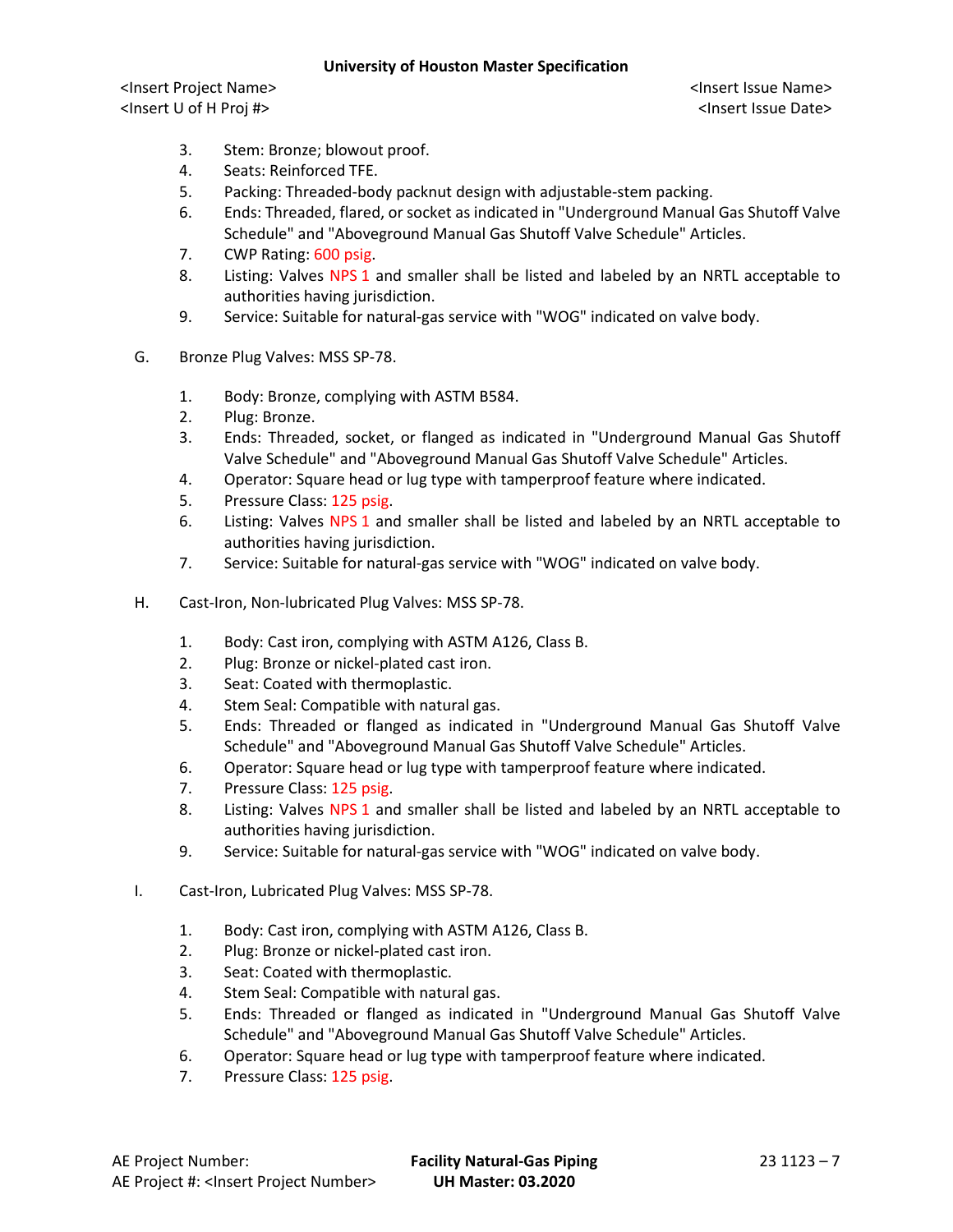<Insert Project Name> <Insert Issue Name> <Insert U of H Proj #> <Insert Issue Date>

- 8. Listing: Valves NPS 1 and smaller shall be listed and labeled by an NRTL acceptable to authorities having jurisdiction.
- 9. Service: Suitable for natural-gas service with "WOG" indicated on valve body.
- J. PE Ball Valves: Comply with ASME B16.40.
	- 1. Body: PE.
	- 2. Ball: PE.
	- 3. Stem: Acetal.
	- 4. Seats and Seals: Nitrile.
	- 5. Ends: Plain or fusible to match piping.
	- 6. CWP Rating: [**80 psig** ] <**Insert pressure**>.
	- 7. Operating Temperature: [**Minus 20 to plus 140 deg F**] <**Insert temperature range**>.
	- 8. Operator: Nut or flat head for key operation.
	- 9. Include plastic valve extension.
	- 10. Include tamperproof locking feature for valves where indicated on Drawings.
- K. Valve Boxes:
	- 1. Cast-iron, two-section box.
	- 2. Top section with cover with "GAS" lettering.
	- 3. Bottom section with base to fit over valve and barrel a minimum of 5 inches in diameter.
	- 4. Adjustable cast-iron extensions of length required for depth of bury.
	- 5. Include tee-handle, steel operating wrench with socket end fitting valve nut or flat head, and with stem of length required to operate valve.

# 2.5 MOTORIZED GAS VALVES

- A. Automatic Gas Valves: Comply with ANSI Z21.21.
	- 1. Body: Brass or aluminum.
	- 2. Seats and Disc: Nitrile rubber.
	- 3. Springs and Valve Trim: Stainless steel.
	- 4. Normally closed.
	- 5. Visual position indicator.
	- 6. [**Electrical**] [**Mechanical**] operator for actuation by appliance automatic shutoff device.

Valves in paragraph below are solenoid type and are used in natural-gas piping for automatic shutoff service when interlocked with a hazard-condition initiating device.

- B. Electrically Operated Valves: Comply with UL 429.
	- 1. Ilot operated.
	- 2. Body: Brass or aluminum.
	- 3. Seats and Disc: Nitrile rubber.
	- 4. Springs and Valve Trim: Stainless steel.
	- 5. 120-V ac, 60 Hz, Class B, continuous-duty molded coil, and replaceable.
	- 6. NEMA ICS 6, Type 4, coil enclosure.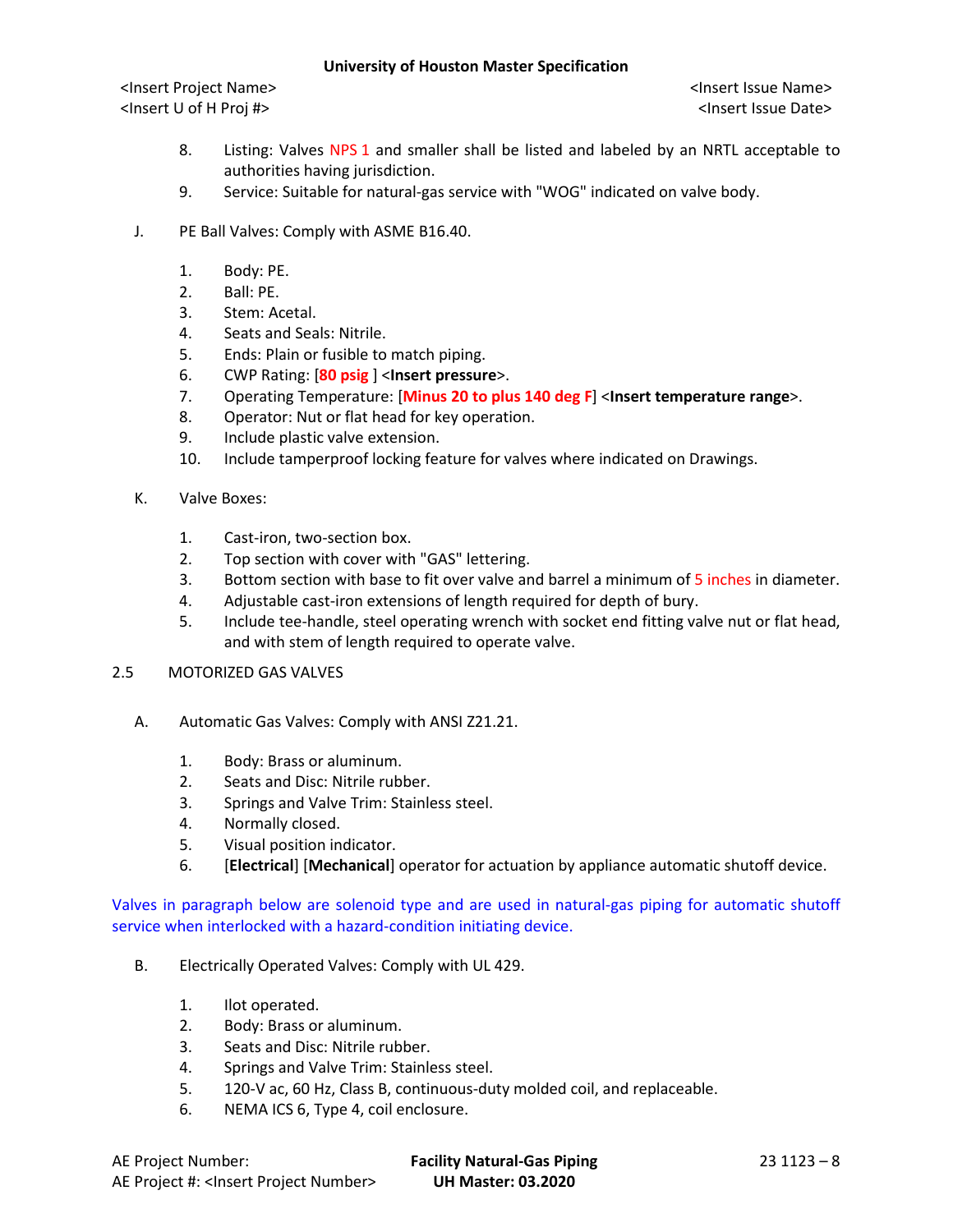<Insert Project Name> <Insert Issue Name> <Insert U of H Proj #> <Insert Issue Date>

- 7. Normally closed.
- 8. Visual position indicator.
- 2.6 EARTHQUAKE VALVES
	- A. Earthquake Valves, Maximum Operating Pressure of 5 psig: Comply with ASCE 25.
		- 1. Listing: Listed and labeled by an NRTL acceptable to authorities having jurisdiction.
		- 2. Maximum Operating Pressure: 5 psig.
		- 3. Cast-aluminum body with nickel-plated chrome steel internal parts.
		- 4. Nitrile-rubber valve washer.
		- 5. Sight windows for visual indication of valve position.
		- 6. Threaded end connections complying with ASME B1.20.1.
		- 7. Wall mounting bracket with bubble level indicator.
	- B. Earthquake Valves, Maximum Operating Pressure of 60 psig: Comply with ASCE 25.
		- 1. Listing: Listed and labeled by an NRTL acceptable to authorities having jurisdiction.
		- 2. Maximum Operating Pressure: [**0.5 psig**] [**7 psig**] [**60 psig**].
		- 3. Cast-aluminum body with stainless-steel internal parts.
		- 4. Nitrile-rubber, reset-stem o-ring seal.
		- 5. Valve position, open or closed, indicator.
		- 6. Composition valve seat with clapper held by spring or magnet locking mechanism.
		- 7. Level indicator.
		- 8. End Connections: Threaded for valves NPS 2 and smaller; flanged for valves NPS 2-1/2 and larger.
- 2.7 PRESSURE REGULATORS
	- A. General Requirements:
		- 1. Single stage and suitable for natural gas.
		- 2. Steel jacket and corrosion-resistant components.
		- 3. Elevation compensator.
		- 4. End Connections: Threaded for regulators NPS 2 and smaller; flanged for regulators NPS 2-1/2 and larger.

Service pressure regulators in first paragraph below are usually provided by natural-gas supplier. Retain paragraph to require Contactor to provide service regulators.

- B. Service Pressure Regulators: Comply with ANSI Z21.80.
	- 1. Body and Diaphragm Case: Cast iron or die-cast aluminum.
	- 2. Springs: Zinc-plated steel; interchangeable.
	- 3. Diaphragm Plate: Zinc-plated steel.
	- 4. Seat Disc: Nitrile rubber resistant to gas impurities, abrasion, and deformation at the valve port.
	- 5. Orifice: Aluminum; interchangeable.
	- 6. Seal Plug: Ultraviolet-stabilized, mineral-filled nylon.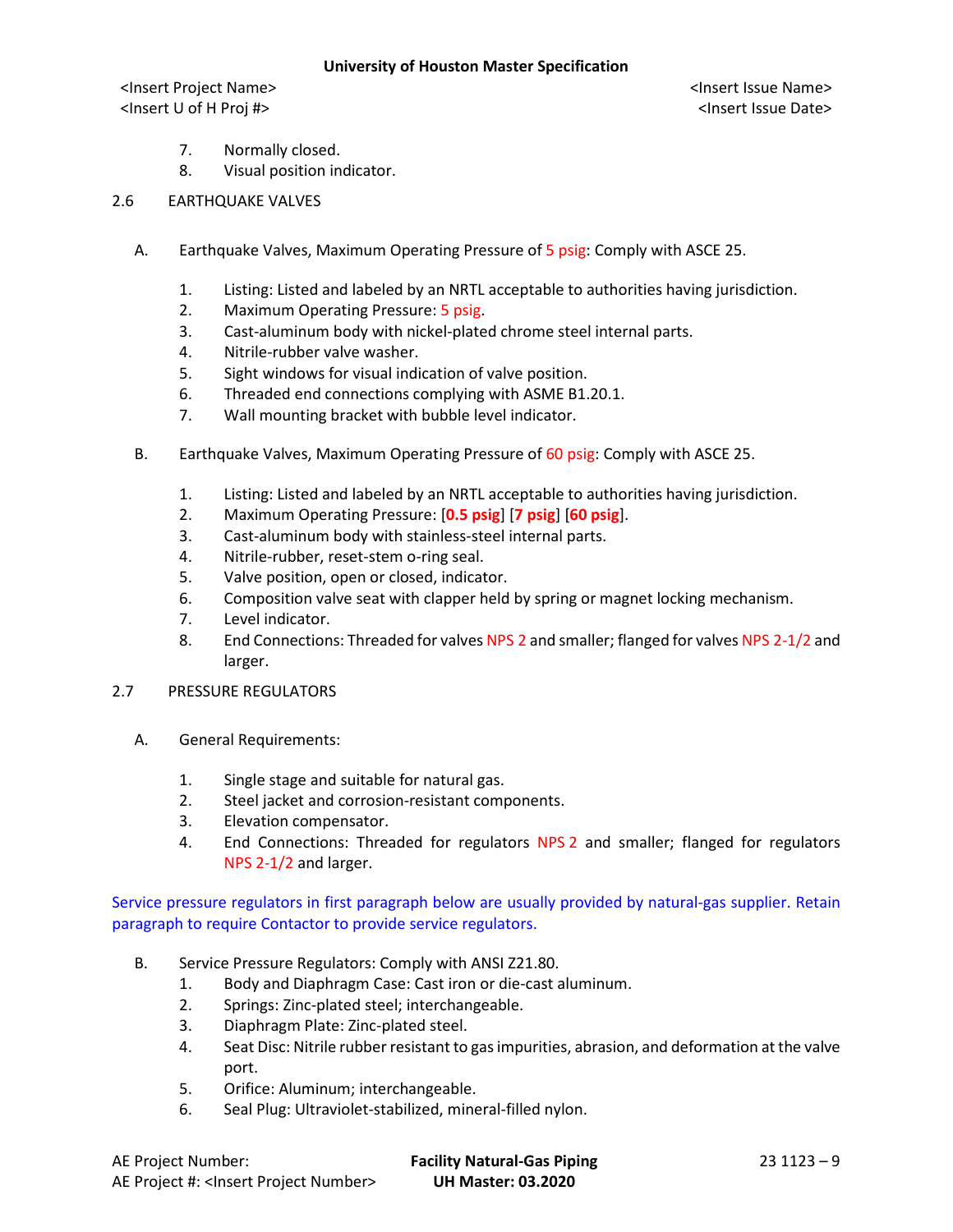<Insert Project Name> <Insert Issue Name> <Insert U of H Proj #> <Insert Issue Date>

- 7. Single-port, self-contained regulator with orifice no larger than required at maximum pressure inlet, and no pressure sensing piping external to the regulator.
- 8. Pressure regulator shall maintain discharge pressure setting downstream, and not exceed 150 percent of design discharge pressure at shutoff.

## Overpressure protection device is optional feature. See Evaluations.

- 9. Overpressure Protection Device: Factory mounted on pressure regulator.
- 10. Atmospheric Vent: Factory- or field-installed, stainless-steel screen in opening if not connected to vent piping.
- 11. Maximum Inlet Pressure: [**100 psig**] <**Insert pressure**>.
- C. Line Pressure Regulators: Comply with ANSI Z21.80.
	- 1. Body and Diaphragm Case: Cast iron or die-cast aluminum.
	- 2. Springs: Zinc-plated steel; interchangeable.
	- 3. Diaphragm Plate: Zinc-plated steel.
	- 4. Seat Disc: Nitrile rubber resistant to gas impurities, abrasion, and deformation at the valve port.
	- 5. Orifice: Aluminum; interchangeable.
	- 6. Seal Plug: Ultraviolet-stabilized, mineral-filled nylon.
	- 7. Single-port, self-contained regulator with orifice no larger than required at maximum pressure inlet, and no pressure sensing piping external to the regulator.
	- 8. Pressure regulator shall maintain discharge pressure setting downstream, and not exceed 150 percent of design discharge pressure at shutoff.

### Overpressure protection device is optional feature. See Evaluations.

- 9. Overpressure Protection Device: Factory mounted on pressure regulator.
- 10. Atmospheric Vent: Factory- or field-installed, stainless-steel screen in opening if not connected to vent piping.
- 11. Maximum Inlet Pressure: [**2 psig**] [**5 psig**] [**10 psig**] <**Insert pressure**>.
- D. Appliance Pressure Regulators: Comply with ANSI Z21.18.
	- 1. Body and Diaphragm Case: Die-cast aluminum.
	- 2. Springs: Zinc-plated steel; interchangeable.
	- 3. Diaphragm Plate: Zinc-plated steel.
	- 4. Seat Disc: Nitrile rubber.
	- 5. Seal Plug: Ultraviolet-stabilized, mineral-filled nylon.
	- 6. Factory-Applied Finish: Minimum three-layer polyester and polyurethane paint finish.
	- 7. Regulator may include vent limiting device, instead of vent connection, if approved by authorities having jurisdiction.
	- 8. Maximum Inlet Pressure: [**1 psig**] [**2 psig**] [**5 psig**] <**Insert pressure**>.
- 2.8 SERVICE METERS

In first paragraph below, retain first option for units having capacities of 500 cfh (3935 mL/s) and less and second for units having capacities more than 500 cfh (3935 mL/s).

A. Diaphragm-Type Service Meters: Comply with [**ANSI B109.1**] [**ANSI B109.2**].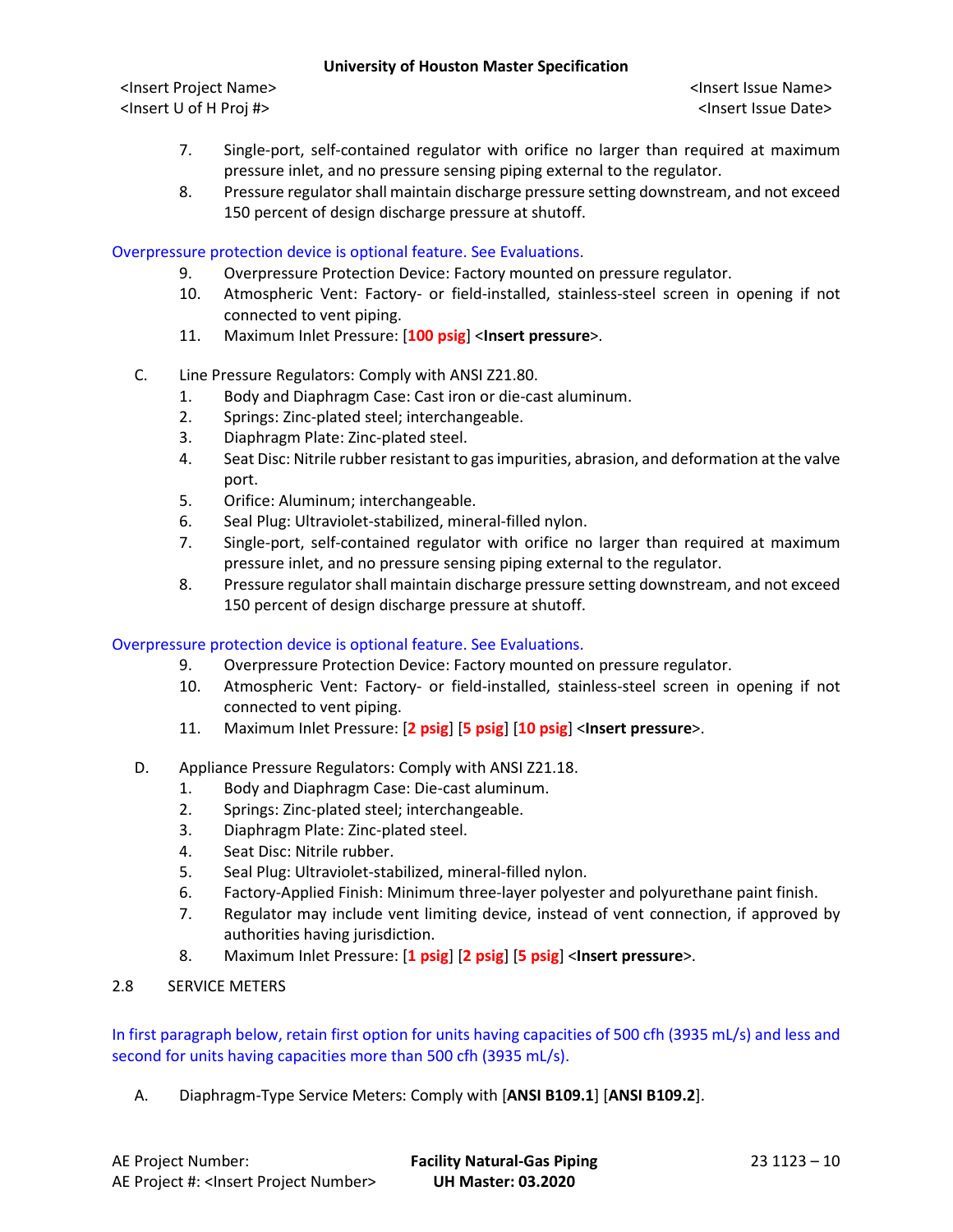<Insert Project Name> <Insert Issue Name> <Insert U of H Proj #> <Insert Issue Date>

- 1. Case: Die-cast aluminum.
- 2. Connections: Steel threads.
- 3. Diaphragm: Synthetic fabric.
- 4. Diaphragm Support Bearings: Self-lubricating.

## Pressure compensation is available, but is not usually required.

- 5. Compensation: Continuous temperature[ **and pressure**].
- 6. Meter Index: [**Cubic feet**] [**Liters**] [**Cubic feet and liters**].
- 7. Meter Case and Index: Tamper resistant.
- 8. Remote meter reader compatible.
- 9. Maximum Inlet Pressure: [**100 psig**] <**Insert pressure**>.
- 10. Pressure Loss: Maximum [**0.5-inch wg**] [**2.0-inch wg**] <**Insert pressure differential**>.
- 11. Accuracy: Maximum plus or minus [**1.0**] <**Insert number**> percent.
- B. Rotary-Type Service Meters: Comply with ANSI B109.3.
	- 1. Case: Extruded aluminum.
	- 2. Connection: Flange.
	- 3. Impellers: Polished aluminum.
	- 4. Rotor Bearings: Self-lubricating.

### Pressure compensation is available, but is not usually required.

- 5. Compensation: Continuous temperature[ **and pressure**].
- 6. Meter Index: [**Cubic feet**] [**Liters**] [**Cubic feet and liters**].
- 7. Tamper resistant.
- 8. Remote meter reader compatible.
- 9. Maximum Inlet Pressure: [**100 psig (690 kPa)**] <**Insert pressure**>.
- 10. Accuracy: Maximum plus or minus [**2.0**] <**Insert number**> percent.
- C. Turbine Meters: Comply with ASME MFC-4M.
	- 1. Housing: Cast iron or welded steel.
	- 2. Connection Threads or Flanges: Steel.
	- 3. Turbine: Aluminum or plastic.
	- 4. Turbine Bearings: Self-lubricating.

### Pressure compensation is available, but is not usually required.

- 5. Compensation: Continuous temperature[ **and pressure**].
- 6. Meter Index: [**Cubic feet**] [**Liters**] [**Cubic feet and liters**].
- 7. Tamper resistant.
- 8. Remote meter reader compatible.
- 9. Maximum Inlet Pressure: [**100 psig**] <**Insert pressure**>.
- 10. Accuracy: Maximum plus or minus [**2.0**] <**Insert number**> percent.

### Service-meter bars in first paragraph below are normally limited to NPS 1 (DN 25).

- D. Service-Meter Bars:
	- 1. Malleable- or cast-iron frame for supporting service meter.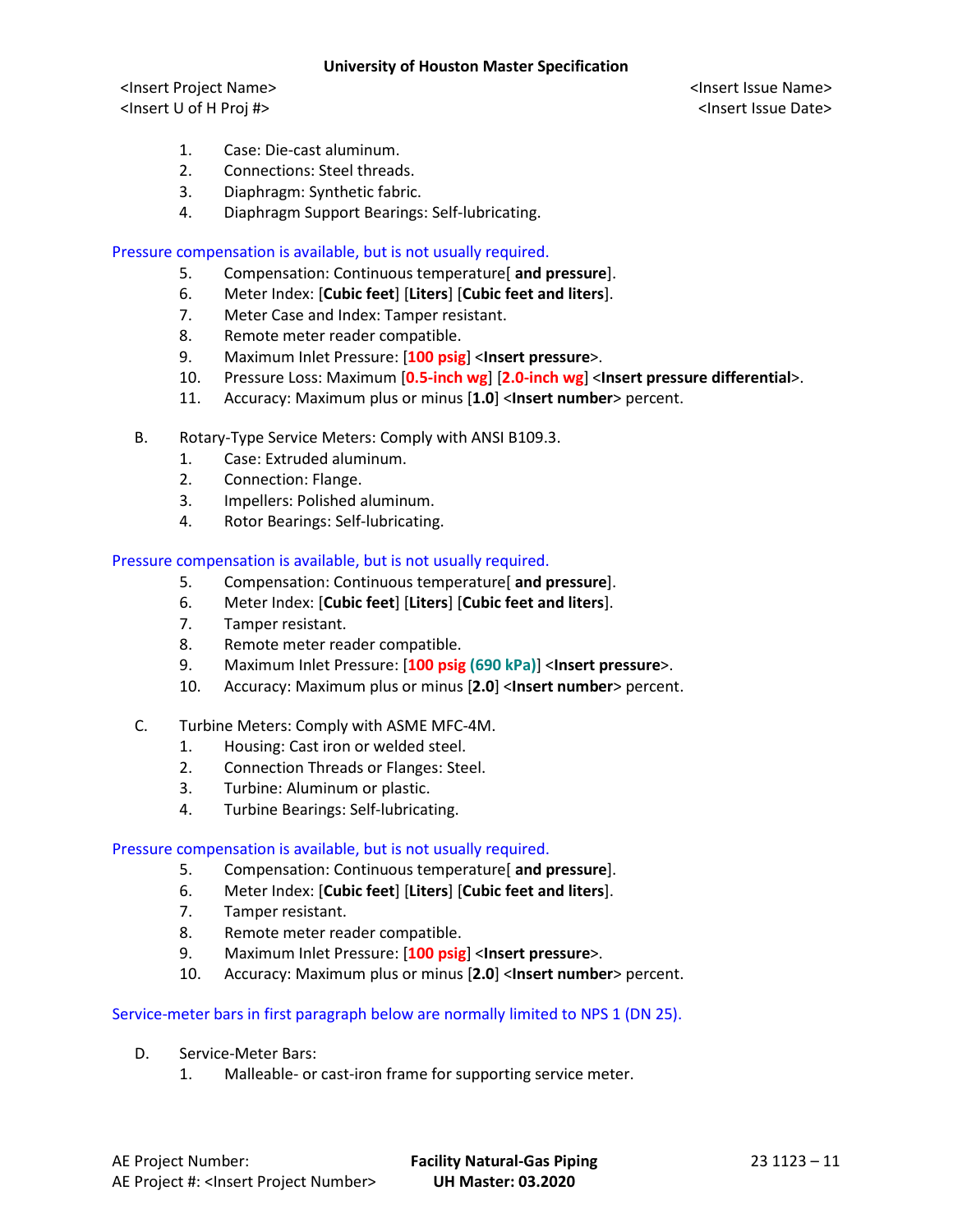<Insert Project Name> <Insert Issue Name> <Insert U of H Proj #> <Insert Issue Date>

- 2. Include offset swivel pipes, meter nuts with o-ring seal, and factory- or field-installed dielectric unions.
- 3. Omit meter offset swivel pipes if service-meter bar dimensions match service-meter connections.

Retain paragraph below if permitted by utility and authorities having jurisdiction.

- E. Service-Meter Bypass Fittings:
	- 1. Ferrous, tee, pipe fitting with capped side inlet for temporary natural-gas supply.
	- 2. Integral ball-check bypass valve.
- 2.9 DIELECTRIC FITTINGS
	- A. General Requirements: Assembly of copper alloy and ferrous materials with separating nonconductive insulating material. Include end connections compatible with pipes to be joined.

Unions in first paragraph below are available in at least NPS 1/2 to NPS 2 (DN 15 to DN 50).

- B. Dielectric Unions:
	- 1. Description:
		- a. Standard: ASSE 1079.

Revise pressure rating and temperature in first subparagraph below to suit Project, or insert other options for specific applications.

- b. Pressure Rating: [**125 psig minimum at 180 deg F**] [**150 psig**] [**250 psig**].
- c. End Connections: Solder-joint copper alloy and threaded ferrous.

Flanges in first paragraph below are available in at least NPS 1-1/2 to NPS 4 (DN 40 to DN 100).

- C. Dielectric Flanges:
	- 1. Description:
		- a. Standard: ASSE 1079.
		- b. Factory-fabricated, bolted, companion-flange assembly.

Revise pressure rating in first subparagraph below to suit Project, or insert other options for specific applications.

- c. Pressure Rating: [**125 psig minimum at 180 deg F**] [**150 psig**] [**175 psig**] [**300 psig**].
- d. End Connections: Solder-joint copper alloy and threaded ferrous; threaded solderjoint copper alloy and threaded ferrous.

Flanges in paragraph below are available in at least NPS 1/2 to NPS 48 (DN 15 to DN 1200).

- D. Dielectric-Flange Insulating Kits:
	- 1. Description: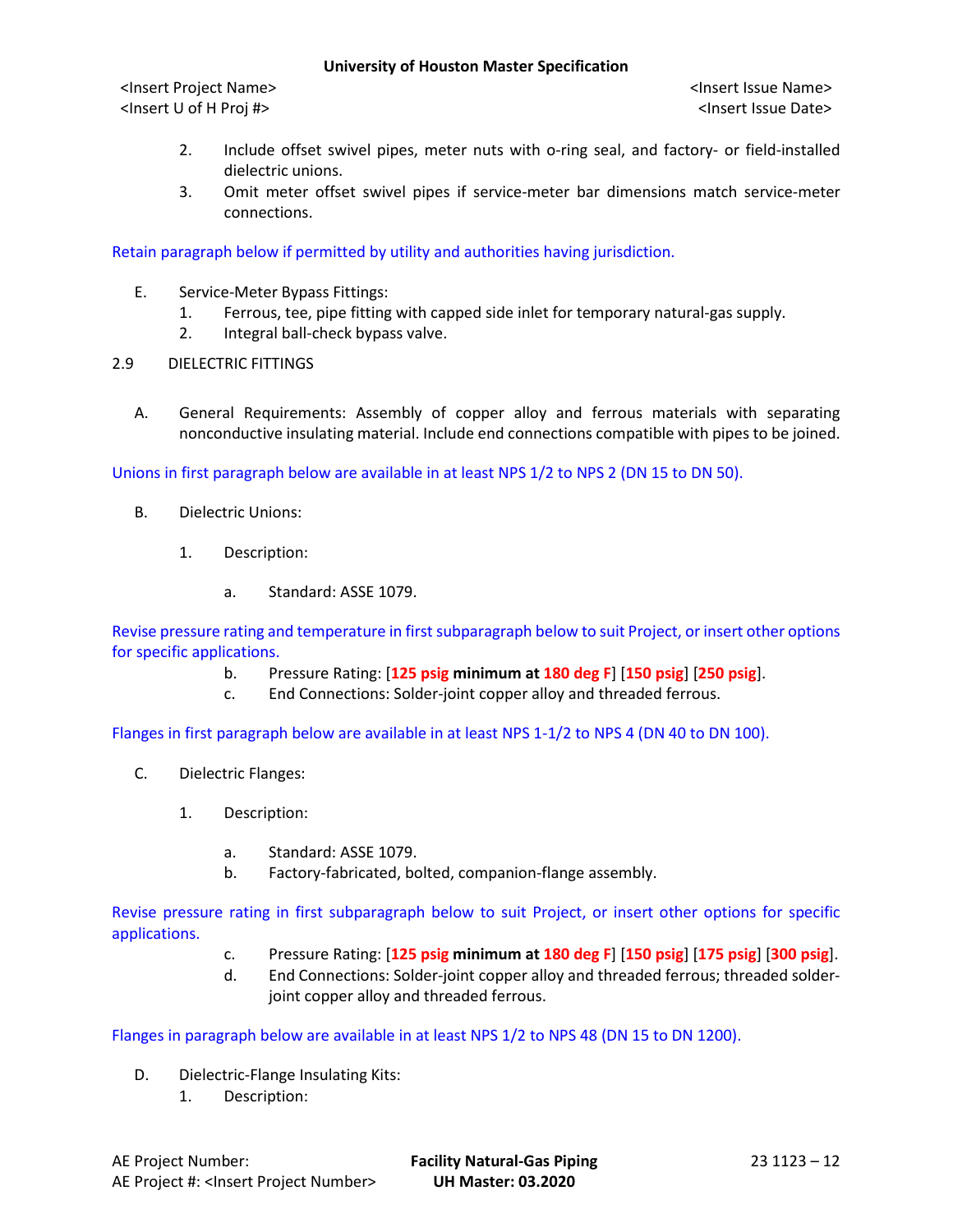<Insert Project Name> <Insert Issue Name> <Insert U of H Proj #> <Insert Issue Date>

a. Non-conducting materials for field assembly of companion flanges.

Revise pressure rating in first subparagraph below to suit Project, or insert other options for specific applications.

- b. Pressure Rating: [**150 psig** ] <**Insert pressure**>.
- c. Gasket: Neoprene or phenolic.
- d. Bolt Sleeves: Phenolic or polyethylene.
- e. Washers: Phenolic with steel backing washers.

## 2.10 LABELING AND IDENTIFYING

A. Detectable Warning Tape: Acid- and alkali-resistant, PE film warning tape manufactured for marking and identifying underground utilities, a minimum of 6 inches wide and 4 mils thick, continuously inscribed with a description of utility, with metallic core encased in a protective jacket for corrosion protection, detectable by metal detector when tape is buried up to 30 inches deep; colored yellow.

### PART 3 - EXECUTION

### 3.1 EXAMINATION

- B. Examine roughing-in for natural-gas piping system to verify actual locations of piping connections before equipment installation.
- C. Proceed with installation only after unsatisfactory conditions have been corrected.

### 3.2 PREPARATION

Retain first paragraph below for renovations and additions.

- D. Close equipment shutoff valves before turning off natural gas to premises or piping section.
- E. Inspect natural-gas piping according to [**NFPA 54**] [**the International Fuel Gas Code**] to determine that natural-gas utilization devices are turned off in piping section affected.
- F. Comply with [**NFPA 54**] [**the International Fuel Gas Code**] requirements for prevention of accidental ignition.

# 1.2 OUTDOOR PIPING INSTALLATION

A. Comply with [**NFPA 54**] [**the International Fuel Gas Code**] for installation and purging of naturalgas piping.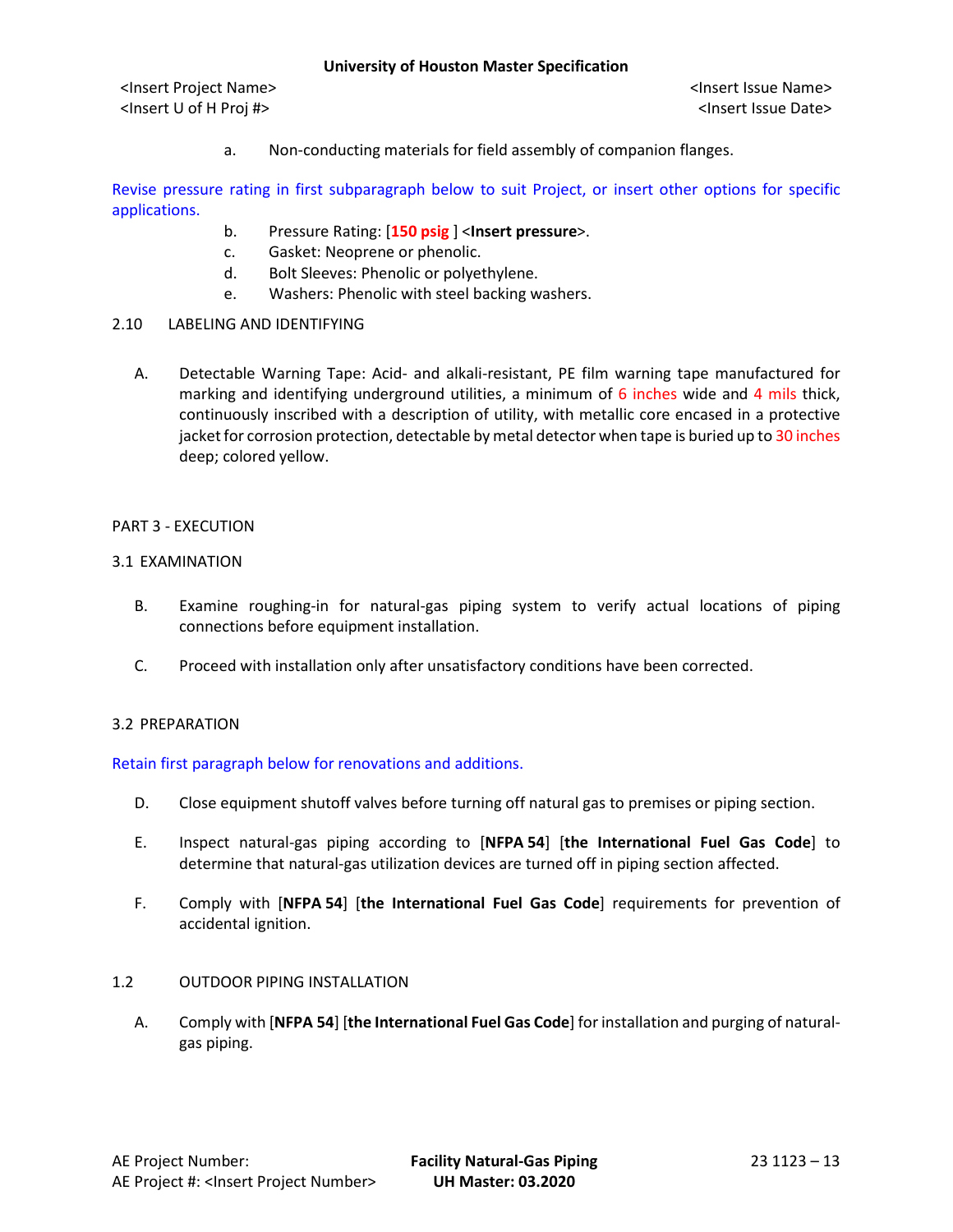NFPA 54 requires a minimum of 18 inches (450 mm) of cover over buried natural-gas piping, or 12 inches (300 mm) with shielding. Pipe with less than 12 inches (300 mm) of cover must be installed in a containment conduit.

- B. Install underground, natural-gas piping buried at least [**36 inches**] <**Insert value**> below finished grade. Comply with requirements in Section 312000 "Earth Moving" for excavating, trenching, and backfilling.
	- 1. If natural-gas piping is installed less than 36 inches below finished grade, install it in containment conduit.
- C. Install underground, PE, natural-gas piping according to ASTM D2774.
- D. Steel Piping with Protective Coating:

Retain first two subparagraphs below for steel pipe protected from corrosion by PE coating.

1. Apply joint cover kits to pipe after joining to cover, seal, and protect joints.

Retain one of two subparagraphs below. Verify acceptability of repaired coating systems with authorities having jurisdiction.

- 2. Repair damage to PE coating on pipe as recommended in writing by protective coating manufacturer.
- 3. Replace pipe having damaged PE coating with new pipe.
- 4. Gas piping installed below grade shall be coated with Republic Steel Corporation (US) "X Tru Coat" high density polyethylene extruded coating, factory-applied with a fluid mastic to a minimum thickness of 0.040". Field welds, joints, and fittings shall be protected with mastic undercoat and by wrapping at least two layers of "X Tru Tape" installed as instructed by manufacturer.

CSA B149.1 requires protective coating for Type G and Type L (Type B) copper pipe and tube installed underground.

- E. Install fittings for changes in direction and branch connections.
- F. Install pressure gage [**downstream**] [**upstream and downstream**] from each service regulator. Pressure gages are specified in Section 230519 "Meters and Gages for HVAC Piping."
- 1.3 INDOOR PIPING INSTALLATION
	- A. Comply with [**NFPA 54**] [**the International Fuel Gas Code**] for installation and purging of naturalgas piping.
	- B. Drawing plans, schematics, and diagrams indicate general location and arrangement of piping systems. Indicated locations and arrangements are used to size pipe and calculate friction loss,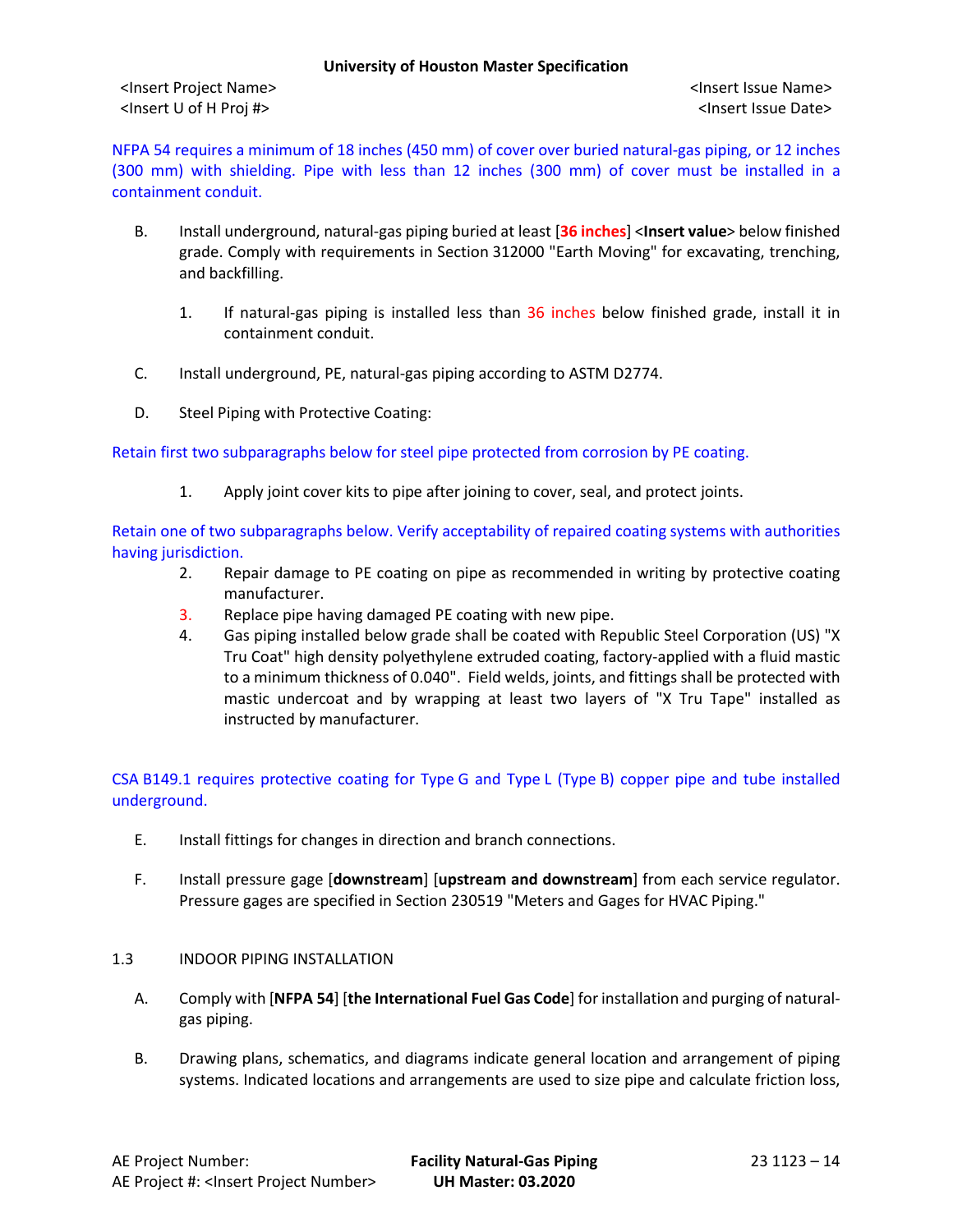<Insert Project Name> <Insert Issue Name> <Insert U of H Proj #> <Insert Issue Date>

expansion, and other design considerations. Install piping as indicated unless deviations to layout are approved on Coordination Drawings.

- C. Arrange for pipe spaces, chases, slots, sleeves, and openings in building structure during progress of construction, to allow for mechanical installations.
- D. Install piping in concealed locations unless otherwise indicated and except in equipment rooms and service areas.
- E. Install piping indicated to be exposed and piping in equipment rooms and service areas at right angles or parallel to building walls. Diagonal runs are prohibited unless specifically indicated otherwise.
- F. Install piping above accessible ceilings to allow sufficient space for ceiling panel removal.
- G. Locate valves for easy access.

### Retain first paragraph below for other than dry gas.

- H. Install natural-gas piping at uniform grade of 2 percent down toward drip and sediment traps.
- I. Install piping free of sags and bends.
- J. Install fittings for changes in direction and branch connections.
- K. Verify final equipment locations for roughing-in.
- L. Comply with requirements in Sections specifying gas-fired appliances and equipment for roughing-in requirements.
- M. Drips and Sediment Traps: Install drips at points where condensate may collect, including service-meter outlets. Locate where accessible to permit cleaning and emptying. Do not install where condensate is subject to freezing.
	- 1. Gas Distribution System Drip Pipes shall be provided throughout the gas piping systems for the purpose of accumulating moisture and condensate. They shall be sized no smaller than the gas main which they drain in each instance
	- 2. Construct drips and sediment traps using tee fitting with bottom outlet plugged or capped. Use nipple a minimum length of 3 pipe diameters, but not less than 3 inches long and same size as connected pipe. Install with space below bottom of drip to remove plug or cap.
- N. Extend relief vent connections for service regulators, line regulators, and overpressure protection devices to outdoors and terminate with weatherproof vent cap.
- O. Conceal pipe installations in walls, pipe spaces, utility spaces, above ceilings, below grade or floors, and in floor channels unless indicated to be exposed to view.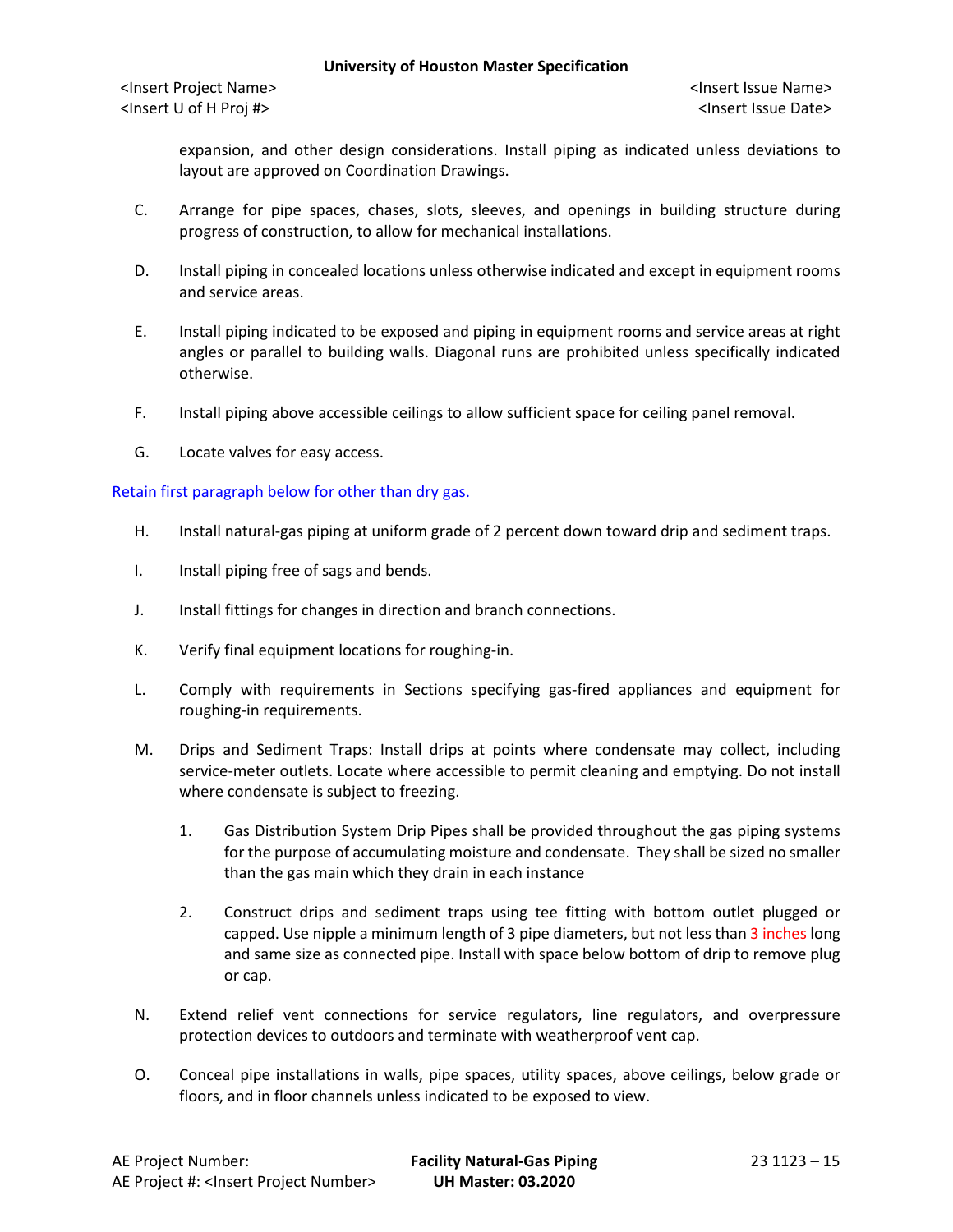<Insert Project Name> <Insert Issue Name> <Insert U of H Proj #> <Insert Issue Date>

P. Concealed Location Installations When Allowed by Owner: Except as specified below, install concealed natural-gas piping under the building in containment conduit constructed of steel pipe with welded joints as described in Part 2. Install a vent pipe from containment conduit to outdoors and terminate with weatherproof vent cap.

Five subparagraphs below are taken from NFPA 54. Conditions are subject to approval of authorities having jurisdiction.

1. Above Accessible Ceilings: Natural-gas piping, fittings, valves, and regulators may be installed in accessible spaces without containment conduit.

Underground piping installed below a building must be installed in a containment conduit that is vented to outside.

2. In Floors: Install natural-gas piping with welded or brazed joints and protective coating in cast-in-place concrete floors. Cover piping to be cast in concrete slabs with minimum of 1-1/2 inches of concrete. Piping may not be in physical contact with other metallic structures such as reinforcing rods or electrically neutral conductors. Do not embed piping in concrete slabs containing quick-set additives or cinder aggregate.

Coordinate first subparagraph below with Drawings.

- 3. In Floor Channels: Install natural-gas piping in floor channels. Channels must have cover and be open to space above cover for ventilation.
- 4. In Walls or Partitions: Protect tubing installed inside partitions or hollow walls from physical damage using steel striker barriers at rigid supports.
	- a. Exception: Tubing passing through partitions or walls does not require striker barriers.
- 5. Prohibited Locations:
	- a. Do not install natural-gas piping in or through circulating air ducts, clothes or trash chutes, chimneys or gas vents (flues), ventilating ducts, or dumbwaiter or elevator shafts.
	- b. Do not install natural-gas piping in solid walls or partitions.
	- c. All prohibited locations as indicated in applicable codes
- Q. Use eccentric reducer fittings to make reductions in pipe sizes. Install fittings with level side down.
- R. Connect branch piping from top or side of horizontal piping.
- S. Install unions in pipes NPS 2 and smaller, adjacent to each valve, at final connection to each piece of equipment. Unions are not required at flanged connections.
- T. Do not use natural-gas piping as grounding electrode.
- U. Install strainer on inlet of each line-pressure regulator and automatic or electrically operated valve.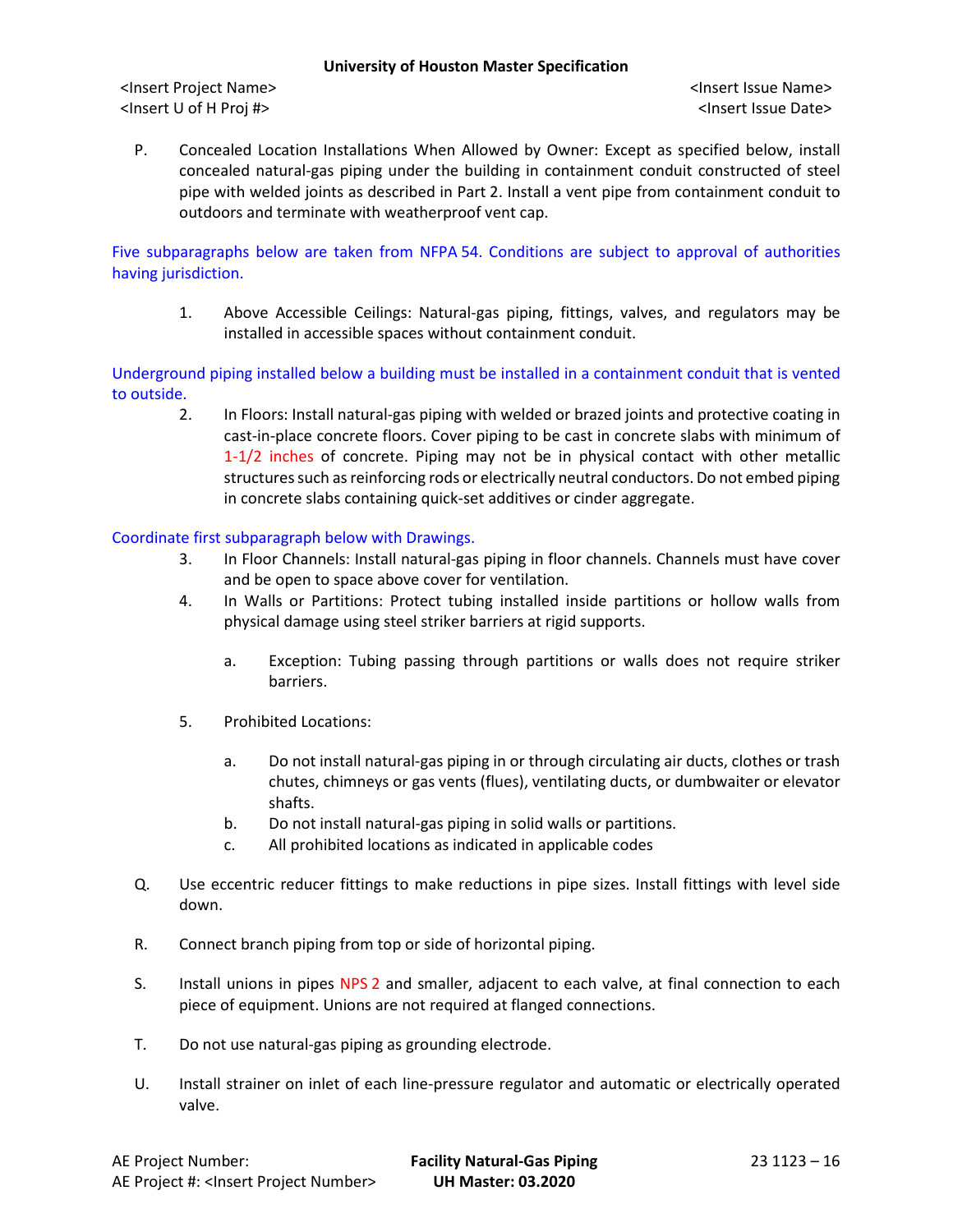- V. Install pressure gage [**downstream**] [**upstream and downstream**] from each line regulator. Pressure gages are specified in Division 23 "Meters and Gages for HVAC Piping."
- W. Install sleeves for piping penetrations of walls, ceilings, and floors. Comply with requirements for sleeves specified in Division 23 "Sleeves and Sleeve Seals for HVAC Piping."

Retain first paragraph below for piping that penetrates an exterior concrete wall or concrete slab.

- X. Install sleeve seals for piping penetrations of concrete walls and slabs. Comply with requirements for sleeve seals specified in Division 23 "Sleeves and Sleeve Seals for HVAC Piping."
- Y. Install escutcheons for piping penetrations of walls, ceilings, and floors. Comply with requirements for escutcheons specified in Division 23 "Escutcheons for HVAC Piping."

### 1.4 SERVICE-METER ASSEMBLY INSTALLATION

Service meters are often installed by utility. Retain this article to require Contractor to install service meter. Install meter assemblies in heated spaces if natural gas contains moisture.

- A. Install service-meter assemblies above ground[**, on concrete bases**].
- B. Install metal shutoff valves upstream from service regulators. Shutoff valves are not required at second regulators if two regulators are installed in series.
- C. Install strainer on inlet of service-pressure regulator and meter set.
- D. Install service regulators mounted outside with vent outlet horizontal or facing down. Install screen in vent outlet if not integral with service regulator.
- E. Install metal shutoff valves upstream from service meters. Install dielectric fittings downstream from service meters.
- F. Install service meters downstream from pressure regulators.

Revise paragraph below to suit Project and show bollards on Drawings; delete if not required.

G. Install metal bollards to protect meter assemblies. Comply with requirements in Section 05 5000 "Metal Fabrications" for pipe bollards.

# 1.5 VALVE INSTALLATION

- A. Install manual gas shutoff valve for each gas appliance ahead of corrugated stainless-steel tubing, aluminum, or copper connector.
- B. Install underground valves with valve boxes.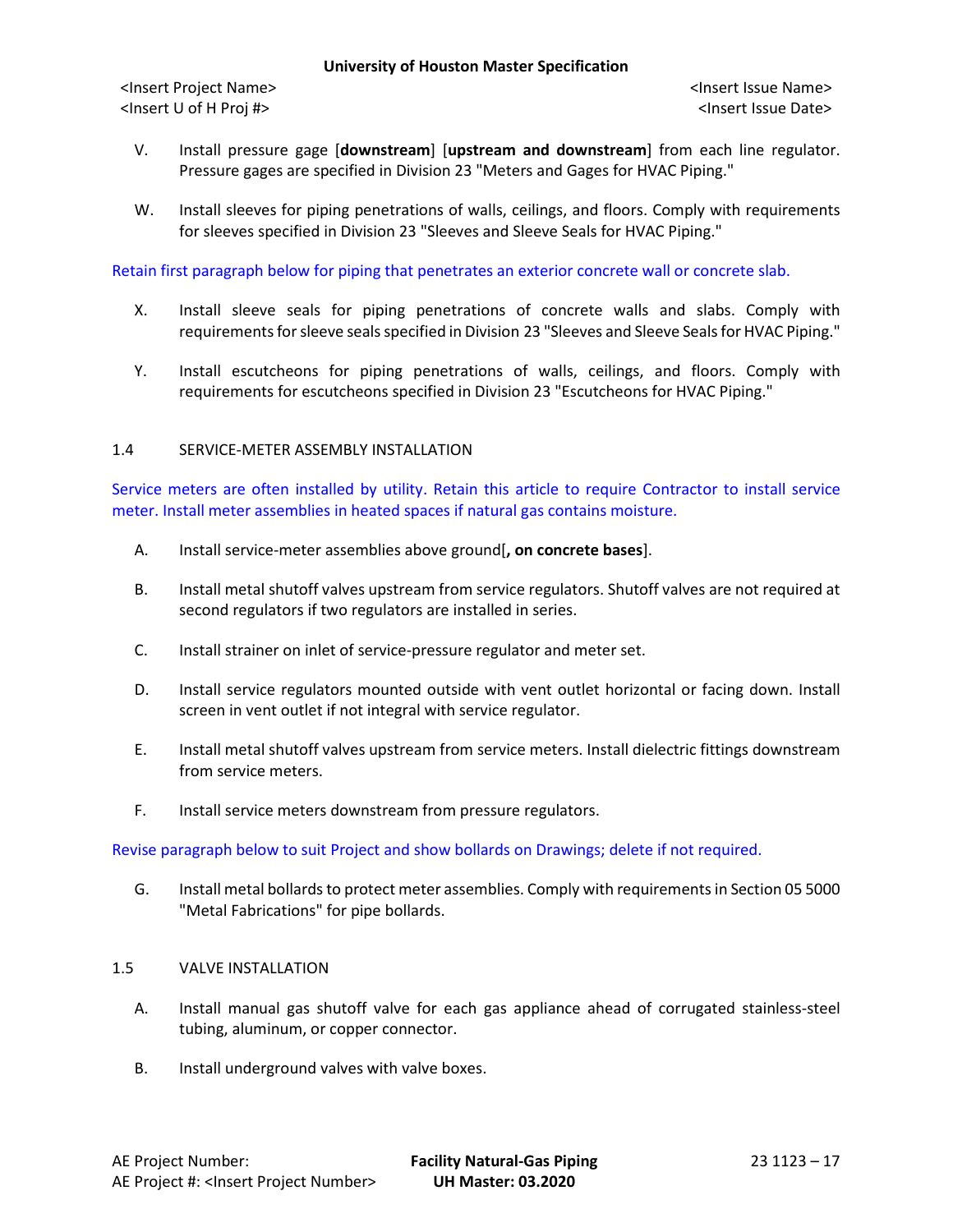- C. Install regulators and overpressure protection devices with maintenance access space adequate for servicing and testing.
- D. Install earthquake valves aboveground outside buildings according to listing.
- E. Install anode for metallic valves in underground PE piping.
- 1.6 PIPING JOINT CONSTRUCTION
	- A. Ream ends of pipes and tubes and remove burrs.
	- B. Remove scale, slag, dirt, and debris from inside and outside of pipe and fittings before assembly.
	- C. Threaded Joints:
		- 1. Thread pipe with tapered pipe threads complying with ASME B1.20.1.
		- 2. Cut threads full and clean using sharp dies.
		- 3. Ream threaded pipe ends to remove burrs and restore full inside diameter of pipe.
		- 4. Apply appropriate tape or thread compound to external pipe threads unless dry seal threading is specified.
		- 5. Damaged Threads: Do not use pipe or pipe fittings with threads that are corroded or damaged. Do not use pipe sections that have cracked or open welds.
	- D. Welded Joints:
		- 1. Construct joints according to AWS D10.12/D10.12M, using qualified processes and welding operators.
		- 2. Bevel plain ends of steel pipe.
		- 3. Patch factory-applied protective coating as recommended by manufacturer at field welds and where damage to coating occurs during construction.
	- E. Brazed Joints: Construct joints according to AWS's "Brazing Handbook," "Pipe and Tube" Chapter.
	- F. Flanged Joints: Install gasket material, size, type, and thickness appropriate for natural-gas service. Install gasket concentrically positioned.
	- G. Flared Joints: Cut tubing with roll cutting tool. Flare tube end with tool to result in flare dimensions complying with SAE J513. Tighten finger tight, then use wrench. Do not overtighten.
	- H. PE Piping Heat-Fusion Joints: Clean and dry joining surfaces by wiping with clean cloth or paper towels. Join according to ASTM D2657.
		- 1. Plain-End Pipe and Fittings: Use butt fusion.
		- 2. Plain-End Pipe and Socket Fittings: Use socket fusion.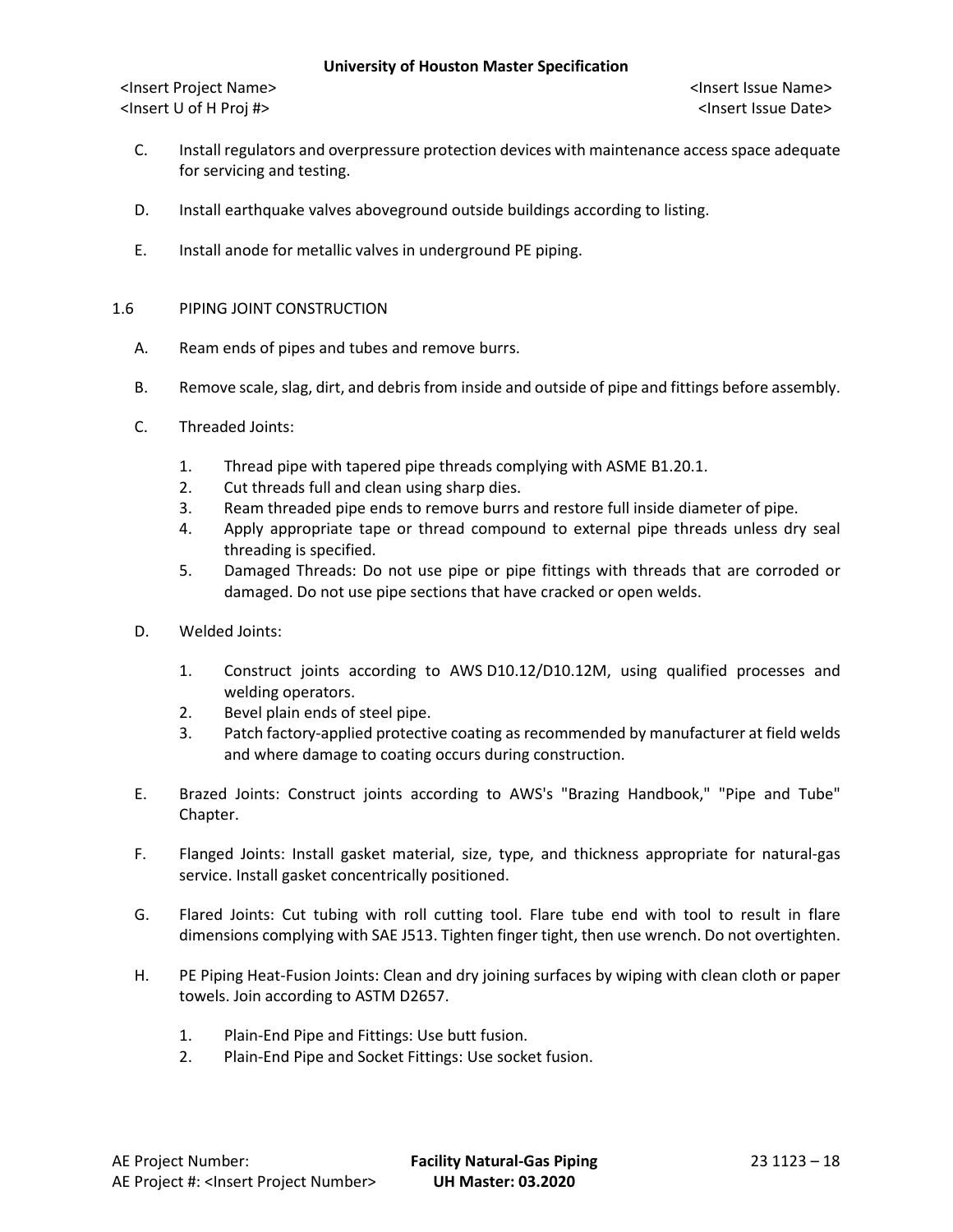## 1.7 HANGER AND SUPPORT INSTALLATION

## Retain first paragraph below for projects in areas that require seismic restraints.

- A. Comply with requirements for seismic-restraint devices specified in Division 23 "Vibration and Seismic Controls for HVAC."
- B. Comply with requirements for pipe hangers and supports specified in Division 23 "Hangers and Supports for HVAC Piping and Equipment."
- C. Install hangers for [**steel piping**] [**and**] [**copper tubing**], with maximum horizontal spacing and minimum rod diameters, to comply with MSS-58, locally enforced codes, and authorities having jurisdiction requirements, whichever are most stringent.
- D. Install hangers for corrugated stainless-steel tubing, with maximum horizontal spacing and minimum rod diameters, to comply with manufacturer's written instructions, locally enforced codes, and authorities having jurisdiction requirements, whichever are most stringent.
- E. Support horizontal piping within [**12 inches**] <**Insert dimension**> of each fitting.
- F. Support vertical runs of [**steel piping**] [**and**] [**copper tubing**] to comply with MSS-58, locally enforced codes, and authorities having jurisdiction requirements, whichever are most stringent.
- G. Support vertical runs of corrugated stainless-steel tubing to comply with manufacturer's written instructions, locally enforced codes, and authorities having jurisdiction requirements, whichever are most stringent.

### 1.8 CONNECTIONS

Coordinate piping installations and specialty arrangements with schematics on Drawings. If Drawings are explicit enough, these requirements may be reduced or omitted.

Delete first two paragraphs below if utility makes connection to its gas main, or retain one of two paragraphs and revise to suit Project.

- A. Connect to utility's natural gas main according to utility's procedures and requirements.
- B. Install natural-gas piping electrically continuous and bonded to gas appliance equipment grounding conductor of the circuit powering the appliance according to NFPA 70.
- C. Install piping adjacent to appliances to allow service and maintenance of appliances.
- D. Connect piping to appliances using manual gas shutoff valves and unions. Install valve within 72 inches of each gas-fired appliance and equipment. Install union between valve and appliances or equipment.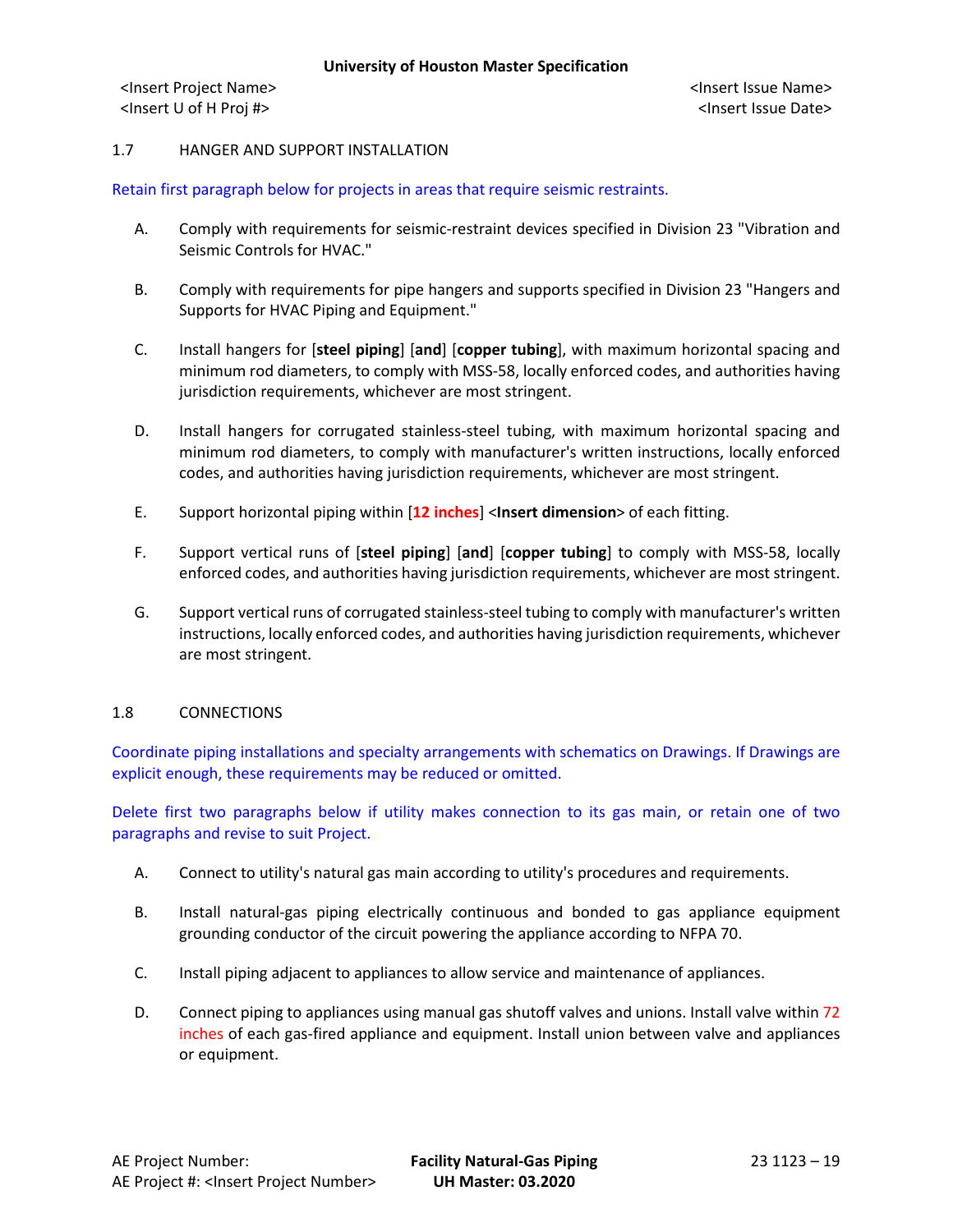E. Sediment Traps: Install tee fitting with capped nipple in bottom to form drip, as close as practical to inlet of each appliance.

## 1.9 LABELING AND IDENTIFYING

Retain one of two paragraphs in this article.

- A. Comply with requirements in Division 23 "Identification for HVAC Piping and Equipment" for piping and valve identification.
- B. Install detectable warning tape directly above gas piping, 12 inches below finished grade, except 6 inches below subgrade under pavements and slabs.

### 1.10 PAINTING

Section 09 9113 "Exterior Painting" and Section 09 9123 "Interior Painting" specify paint products for various surfaces (e.g., ferrous and nonferrous metals). For HVAC items to be field painted, choose among various application methods and coating systems (number of prime and finish coatings and coating thicknesses). Coordinate these requirements with Architect to ensure that appropriate painting requirements are retained in Section 09 9113 "Exterior Painting" and Section 09 9123 "Interior Painting."

- A. Comply with requirements in Section 09 9113 "Exterior Painting" and Section 09 9123 "Interior Painting" for painting interior and exterior natural-gas piping.
- B. Paint exposed, exterior metal piping, valves, service regulators, service meters and meter bars, earthquake valves, and piping specialties, except components, with factory-applied paint or protective coating.
	- 1. Alkyd System: MPI EXT 5.1D.
		- a. Prime Coat: Alkyd anticorrosive metal primer.

For a Premium Grade system, "MPI Manual" requires intermediate coat; delete intermediate coat for a Custom Grade system.

- b. Intermediate Coat: Exterior alkyd enamel matching topcoat.
- c. Topcoat: Exterior alkyd enamel [**(flat)**] [**(semigloss)**] [**(gloss)**].
- d. Color: [**Gray**] <**Insert color**>.
- C. Paint exposed, interior metal piping, valves, service regulators, service meters and meter bars, earthquake valves, and piping specialties, except components, with factory-applied paint or protective coating.

Retain one of two subparagraphs below.

1. Latex Over Alkyd Primer System: MPI INT 5.1Q.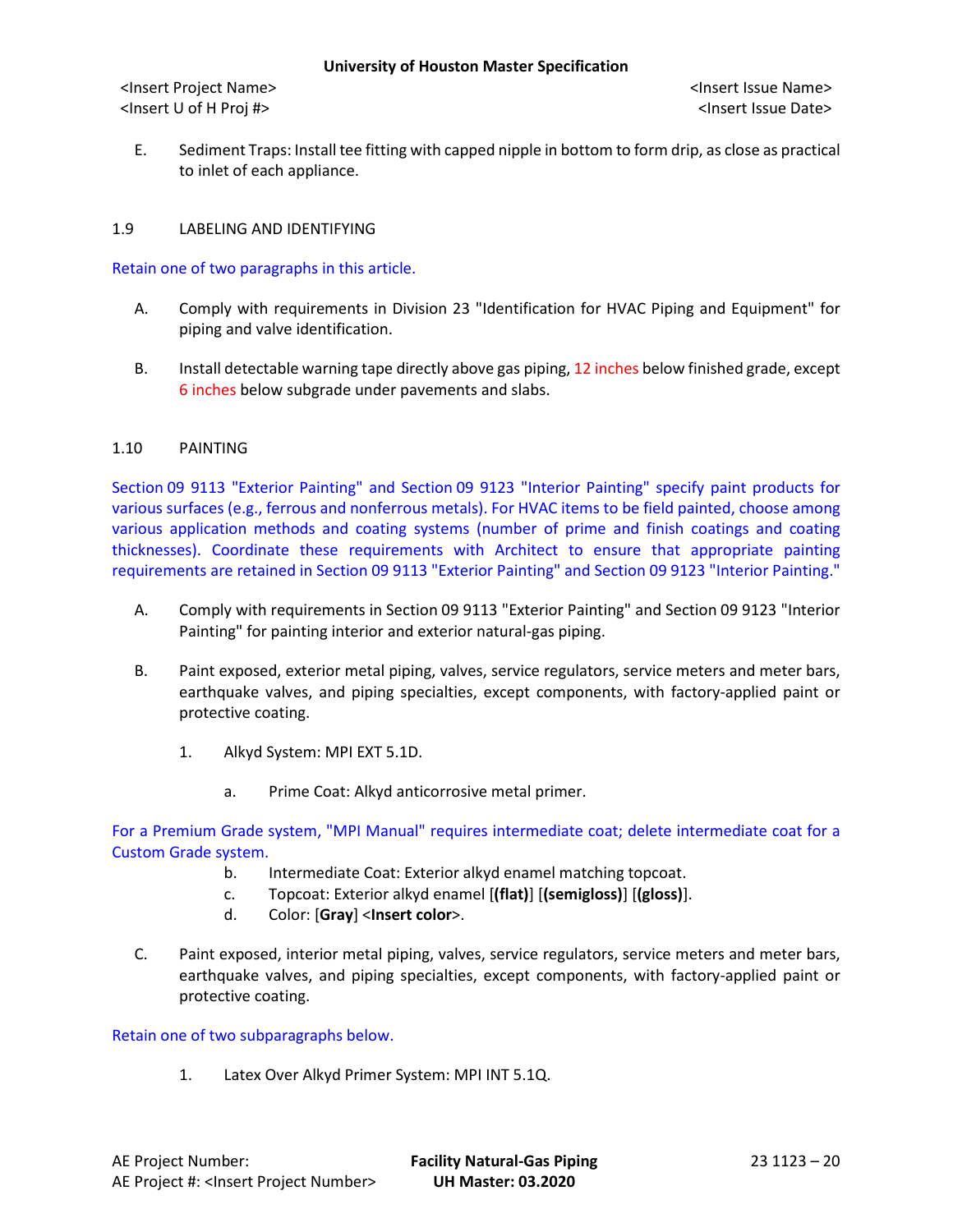a. Prime Coat: [**Alkyd anticorrosive**] [**Quick-drying alkyd**] metal primer.

For a Premium Grade system, "MPI Manual" requires intermediate coat; delete intermediate coat for a Custom Grade system.

- b. Intermediate Coat: Interior latex matching topcoat.
- c. Topcoat: Interior latex [**(flat)**] [**(low sheen)**] [**(eggshell)**] [**(satin)**] [**(semigloss)**] [**(gloss)**].
- d. Color: [**Gray**] <**Insert color**>.
- 2. Alkyd System: MPI INT 5.1E.
	- a. Prime Coat: [**Alkyd anticorrosive**] [**Quick-drying alkyd**] metal primer.

For a Premium Grade system, "MPI Manual" requires intermediate coat; delete intermediate coat for a Custom Grade system.

- b. Intermediate Coat: Interior alkyd matching topcoat.
- c. Topcoat: Interior alkyd [**(flat)**] [**(eggshell)**] [**(semigloss)**] [**(gloss)**].
- d. Color: [**Gray**] <**Insert color**>.
- D. Damage and Touchup: Repair marred and damaged factory-applied finishes with materials and by procedures to match original factory finish.

## 1.11 CONCRETE BASES

Coordinate concrete work in this article with Section 03 3000 "Cast-in-Place Concrete."

- A. Concrete Bases: Anchor equipment to concrete base[ **according to seismic codes at Project**].
	- 1. Construct concrete bases of dimensions indicated, but not less than 4 inches in both directions than supported unit.
	- 2. Install dowel rods to connect concrete base to concrete floor. Unless otherwise indicated, install dowel rods on [**18-inch**] <**Insert dimension**> centers around the full perimeter of the base.
	- 3. Install epoxy-coated anchor bolts for supported equipment that extend through concrete base, and anchor into structural concrete floor.
	- 4. Place and secure anchorage devices. Use supported equipment manufacturer's setting drawings, templates, diagrams, instructions, and directions furnished with items to be embedded.
	- 5. Install anchor bolts to elevations required for proper attachment to supported equipment.
	- 6. Use [**3000-psig**] <**Insert value**>, 28-day, compressive-strength concrete and reinforcement as specified in Section 03 3000 "Cast-in-Place Concrete."

### 1.12 FIELD QUALITY CONTROL

A. Perform tests and inspections.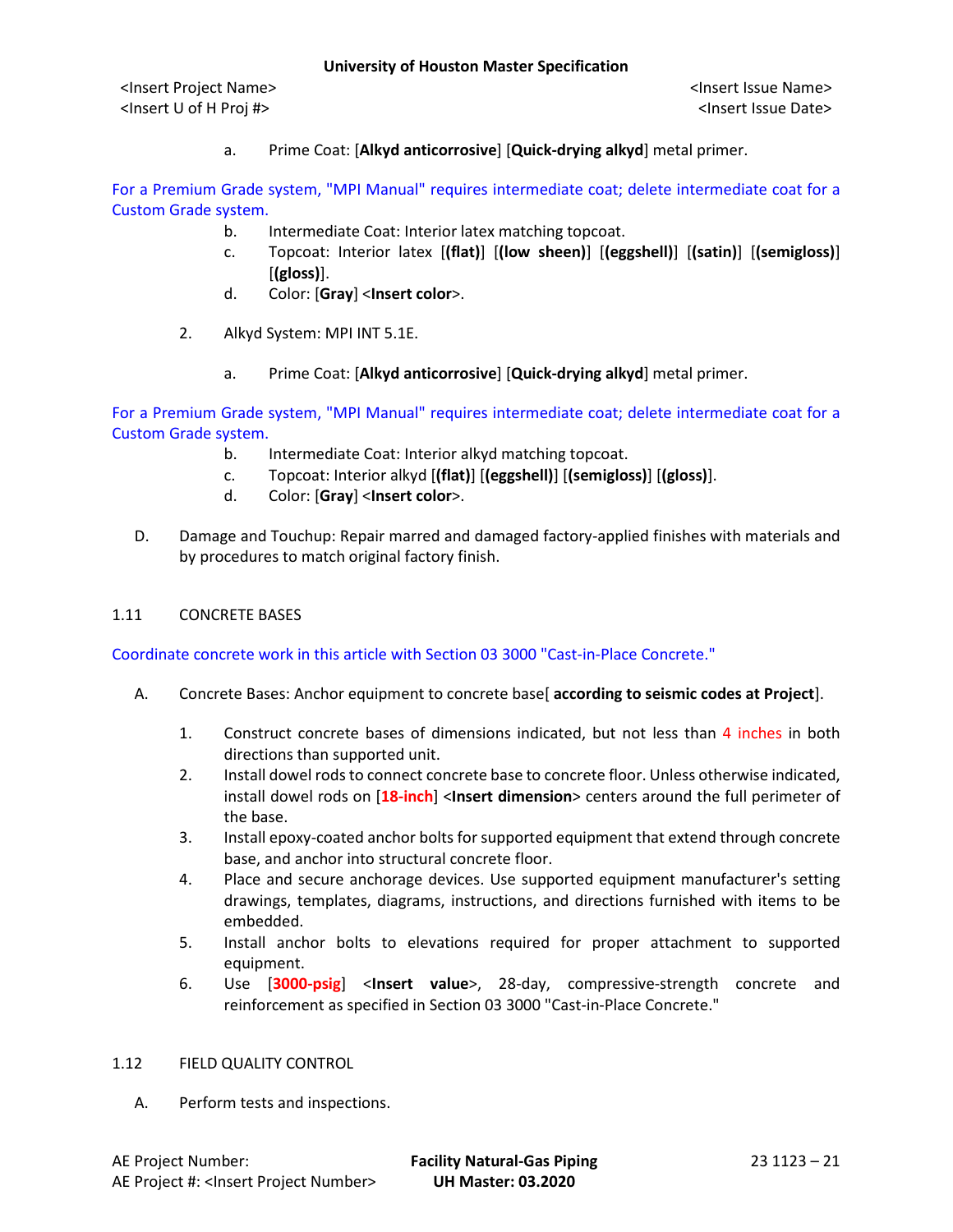- B. Tests and Inspections:
	- 1. Test, inspect, and purge natural gas according to [**NFPA 54**] [**the International Fuel Gas Code**] and authorities having jurisdiction.

See Section 01 4000 "Quality Requirements" for retesting and reinspecting requirements and Section 01 7300 "Execution" for requirements for correcting the Work.

- C. Natural-gas piping will be considered defective if it does not pass tests and inspections.
- D. Prepare test and inspection reports.

### 1.13 DEMONSTRATION

Delete this article if no earthquake valves or if training is not required.

A. Engage a factory-authorized service representative to train Owner's maintenance personnel to adjust, operate, and maintain earthquake valves.

#### 1.14 OUTDOOR PIPING SCHEDULE

Retain and revise applicable piping applications. Coordinate with materials specified in Part 2. Retain multiple materials for Contractor's option.

Retain "one of" option in first paragraph below to allow Contractor to select piping materials from those retained.

### A. Underground natural-gas piping shall be[ **one of**] the following:

PE pipe is available in NPS 1/2 to NPS 16 (DN 15 to DN 400), maximum NPS 2 (DN 50) in 1000-foot (305 m) rolls.

- 1. PE pipe and fittings joined by heat fusion, or mechanical couplings; service-line risers with tracer wire terminated in an accessible location.
- 2. Steel pipe with wrought-steel fittings and welded joints, or mechanical couplings. Coat pipe and fittings with protective coating for steel piping.

### Practical size limit for copper is NPS 4 (DN 100) as joints are difficult to heat evenly for brazing.

3. [**Annealed**] [**Drawn**]-temper copper tube with wrought-copper fittings and brazed joints. Coat pipe and fittings with protective coating for copper tubing.

Retain "one of" option in first paragraph below to allow Contractor to select piping materials from those retained.

B. Aboveground natural-gas piping shall be[ **one of**] the following: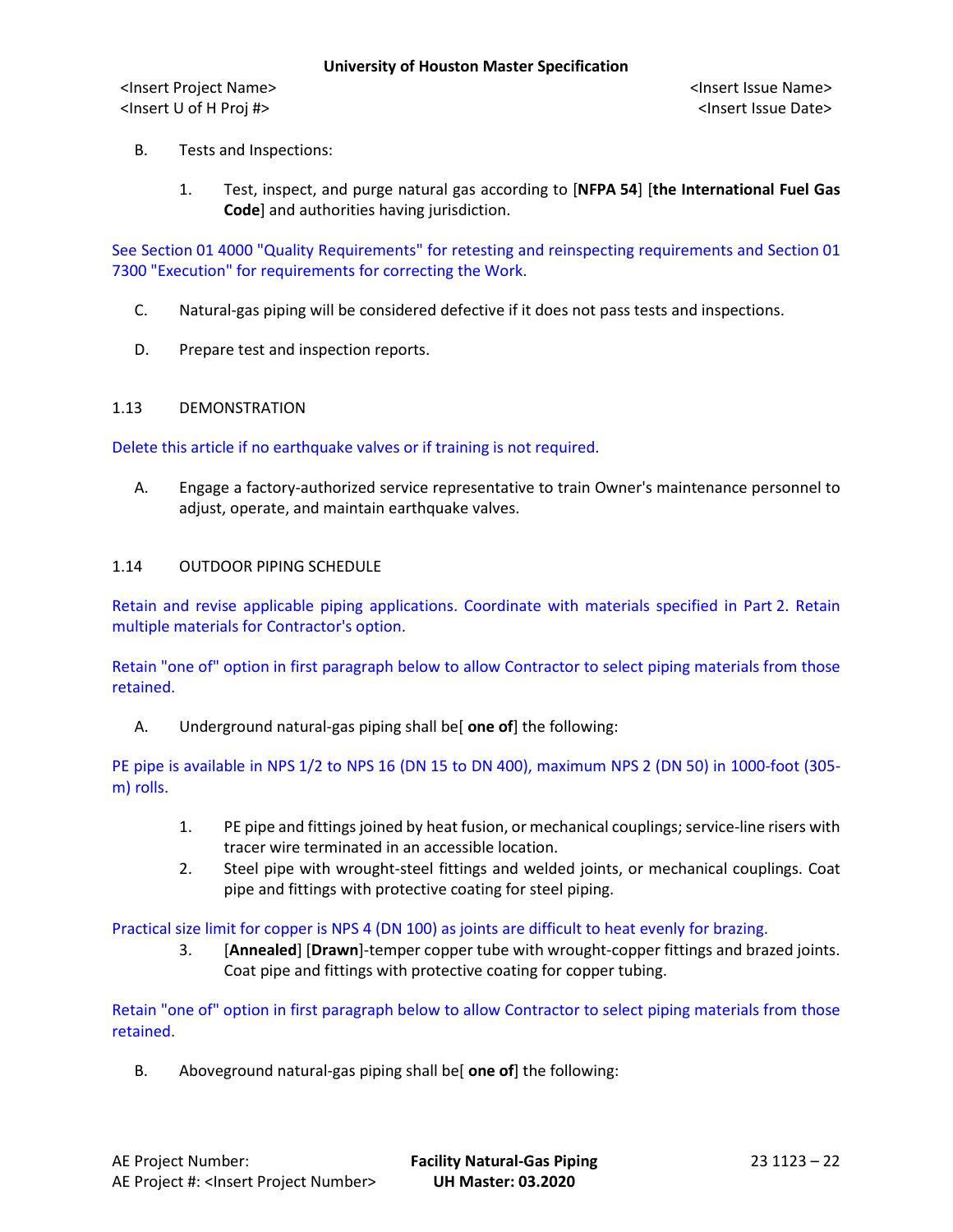<Insert Project Name> <Insert Issue Name> <Insert U of H Proj #> <Insert Issue Date>

- 1. Steel pipe with malleable-iron fittings and threaded joints.
- 2. Steel pipe with wrought-steel fittings and welded joints.

Practical size limit for copper is NPS 4 (DN 100) because joints are difficult to heat evenly for brazing.

- 3. [**Annealed**] [**Drawn**]-temper copper tube with wrought-copper fittings and brazed joints.
- C. Branch Piping in Cast-in-Place Concrete to Single Appliance: Annealed-temper copper tube with wrought-copper fittings and [**brazed**] [**flared**] joints. Install piping embedded in concrete with no joints in concrete.

Indicate extent of containment conduit on Drawings. Containment conduit is required for piping with insufficient depth of bury.

D. Containment Conduit: Steel pipe with wrought-steel fittings and welded joints. Coat pipe and fittings with protective coating for steel piping.

# 1.15 INDOOR PIPING SCHEDULE FOR SYSTEM PRESSURES LESS THAN 0.5 PSIG

Retain and revise applicable piping applications. Coordinate with materials specified in Part 2.

Retain "one of" option in first paragraph below to allow Contractor to select piping materials from those retained.

A. Aboveground, branch piping [**NPS 1**] <**Insert pipe size**> and smaller shall be[ **one of**] the following:

Contact authorities having jurisdiction and verify approval before specifying corrugated stainless-steel tubing.

1. Corrugated stainless-steel tubing with mechanical fittings having socket or threaded ends to match adjacent piping.

Tin-lined copper tube in first subparagraph below is available in 1/4- to 5/8-inch (6.3- to 15.8-mm) OD and is equivalent to NPS 1/8 to NPS 1/2 (DN 6 to DN 15).

- 2. Annealed-temper, tin-lined copper tube with flared joints and fittings.
- 3. Annealed-temper, copper tube with wrought-copper fittings and [**brazed**] [**flared**] joints.
- 4. Aluminum tube with flared fittings and joints.
- 5. Steel pipe with malleable-iron fittings and threaded joints.

Retain "one of" option in first paragraph below to allow Contractor to select piping materials from those retained.

B. Aboveground, distribution piping shall be[ **one of**] the following:

Authorities having jurisdiction may require welded steel pipe at different sizes and pressures.

1. Steel pipe with malleable-iron fittings and threaded joints.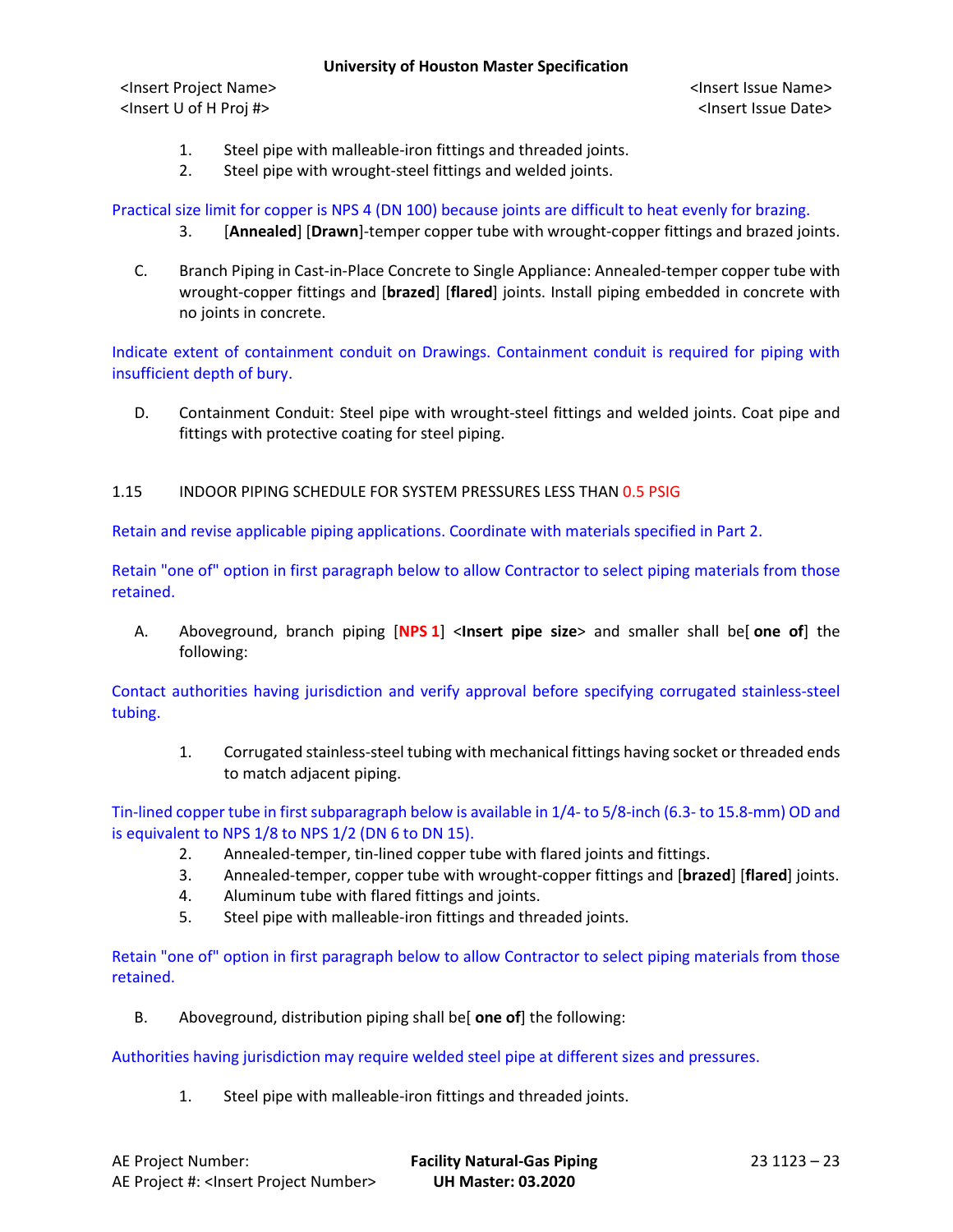<Insert Project Name> <Insert Issue Name> <Insert U of H Proj #> <Insert Issue Date>

2. Steel pipe with wrought-steel fittings and welded joints.

## Practical size limit for copper is NPS 4 (DN 100) because joints are difficult to heat evenly for brazing.

3. Drawn-temper copper tube with wrought-copper fittings and brazed joints.

Retain "one of" option in first paragraph below to allow Contractor to select piping materials from those retained.

- C. Underground, below building, piping shall be[ **one of**] the following:
	- 1. Steel pipe with malleable-iron fittings and threaded joints.
	- 2. Steel pipe with wrought-steel fittings and welded joints.

Retain both paragraphs below for piping below building.

Indicate extent of containment conduit on Drawings. Containment conduit is required for piping under buildings.

- D. Containment Conduit: Steel pipe with wrought-steel fittings and welded joints. Coat pipe and fittings with protective coating for steel piping.
- E. Containment Conduit Vent Piping: Steel pipe with malleable-iron fittings and threaded or wrought-steel fittings with welded joints. Coat underground pipe and fittings with protective coating for steel piping.
- 1.16 INDOOR PIPING SCHEDULE FOR SYSTEM PRESSURES MORE THAN 0.5 PSIG AND LESS THAN 5 PSIG.

Retain and revise applicable piping applications. Coordinate with materials specified in Part 2.

Retain "one of" option in first paragraph below to allow Contractor to select piping materials from those retained.

A. Aboveground, branch piping [**NPS 1** <**Insert pipe size**> and smaller shall be[ **one of**] the following:

Verify acceptability of corrugated stainless-steel tubing with authorities having jurisdiction before retaining first subparagraph below.

1. Steel pipe with malleable-iron fittings and threaded joints.

Retain "one of" option in first paragraph below to allow Contractor to select piping materials from those retained.

B. Aboveground, distribution piping shall be[ **one of**] the following:

Authorities having jurisdiction may require welded steel pipe at different sizes and pressures. Verify size break and insert sizes to suit Project.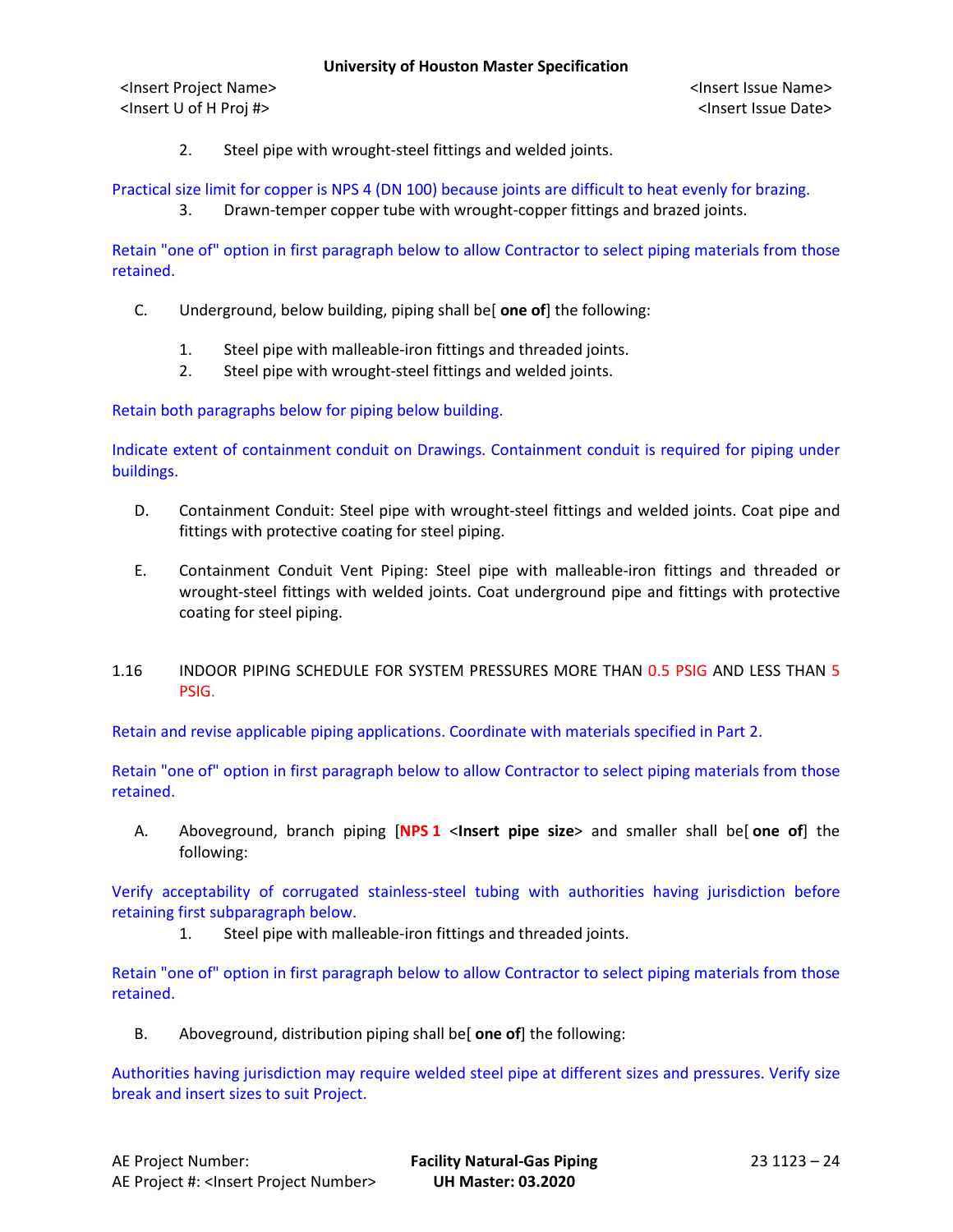<Insert Project Name> <Insert Issue Name> <Insert U of H Proj #> <Insert Issue Date>

- 1. Steel pipe with malleable-iron fittings and threaded joints.
- 2. Steel pipe with steel welding fittings and welded joints.

Practical size limit for copper is NPS 4 (DN 100) because joints are difficult to heat evenly for brazing. Type G copper tube is permitted in CSA B149.1.

Retain "one of" option in first paragraph below to allow Contractor to select piping materials from those retained.

- C. Underground, below building, piping shall be[ **one of**] the following:
	- 1. Steel pipe with malleable-iron fittings and threaded joints.
	- 2. Steel pipe with wrought-steel fittings and welded joints.

Indicate extent of containment conduit on Drawings. Containment conduit is required for piping under buildings.

Retain both paragraphs below for piping below building.

- D. Containment Conduit: Steel pipe with wrought-steel fittings and welded joints. Coat underground pipe and fittings with protective coating for steel piping.
- E. Containment Conduit Vent Piping: Steel pipe with malleable-iron fittings and threaded or wrought-steel fittings with welded joints. Coat underground pipe and fittings with protective coating for steel piping.
- 1.17 INDOOR PIPING SCHEDULE FOR SYSTEM PRESSURES MORE THAN 5 PSIG

Retain and revise applicable piping applications. Coordinate with materials specified in Part 2.

- A. Aboveground Piping: Maximum operating pressure more than [**5 psig** ] <**Insert pressure**>.
- B. Aboveground, Branch Piping: Steel pipe with steel welding fittings and welded joints.

Retain "one of" option in first paragraph below to allow Contractor to select piping materials from those retained.

- C. Aboveground, distribution piping shall be [ **one of**] the following:
	- 1. Steel pipe with steel welding fittings and welded joints.

Practical size limit for copper is NPS 4 (DN 100) because joints are difficult to heat evenly for brazing. Type G copper tube is permitted in CSA B149.1.

2. Drawn-temper copper tube with wrought-copper fittings and brazed joints.

Retain "one of" option in first paragraph below to allow Contractor to select piping materials from those retained.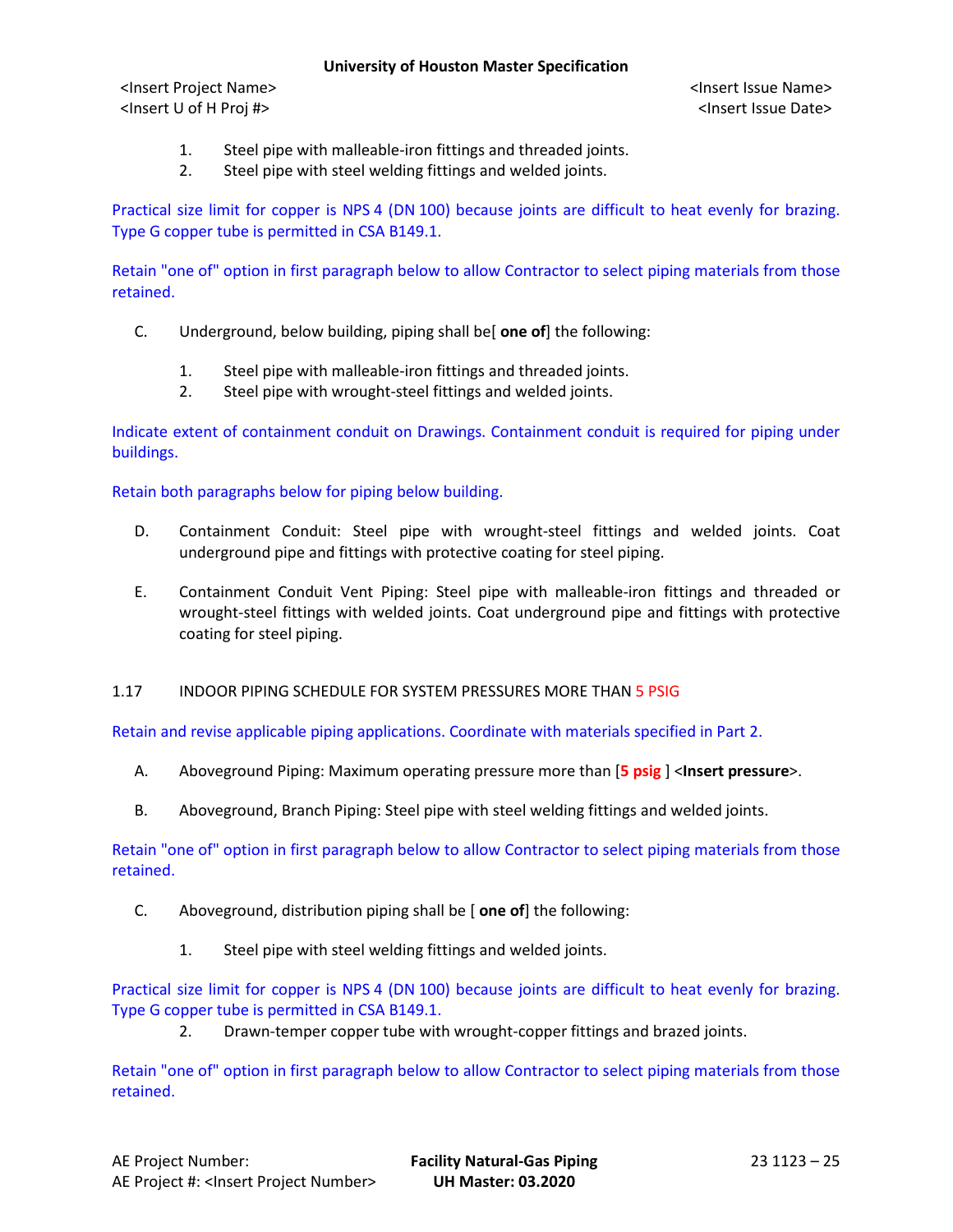# D. Underground, below building, piping shall be[ **one of**] the following:

- 1. Steel pipe with malleable-iron fittings and threaded joints.
- 2. Steel pipe with wrought-steel fittings and welded joints.

Indicate extent of containment conduit on Drawings. Containment conduit is required for piping under buildings.

### Retain both paragraphs below for piping below building.

- E. Containment Conduit: Steel pipe with wrought-steel fittings and welded joints. Coat pipe and fittings with protective coating for steel piping.
- F. Containment Conduit Vent Piping: Steel pipe with malleable-iron fittings and threaded or wrought-steel fittings with welded joints. Coat underground pipe and fittings with protective coating for steel piping.

### 1.18 UNDERGROUND MANUAL GAS SHUTOFF VALVE SCHEDULE

Retain and revise applicable piping applications. Coordinate with materials specified in Part 2.

- A. Connections to Existing Gas Piping: Use valve and fitting assemblies made for tapping utility's gas mains and listed by an NRTL.
- B. Underground:

Retain first subparagraph below for PE piping.

1. PE valves.

Retain both subparagraphs below for steel or PE piping.

- 2. NPS 2 and Smaller: Bronze plug valves.
- 3. NPS 2-1/2 and Larger: Cast-iron, plug valves.

### 1.19 ABOVEGROUND MANUAL GAS SHUTOFF VALVE SCHEDULE

Retain and revise applicable piping applications. Coordinate with materials specified in Part 2.

Retain "one of" option in first paragraph below to allow Contractor to select piping materials from those retained.

- A. Valves for pipe sizes NPS 2 and smaller at service meter shall be the following:
	- 1. Bronze plug valve.

Retain "one of" option in first paragraph below to allow Contractor to select piping materials from those retained.